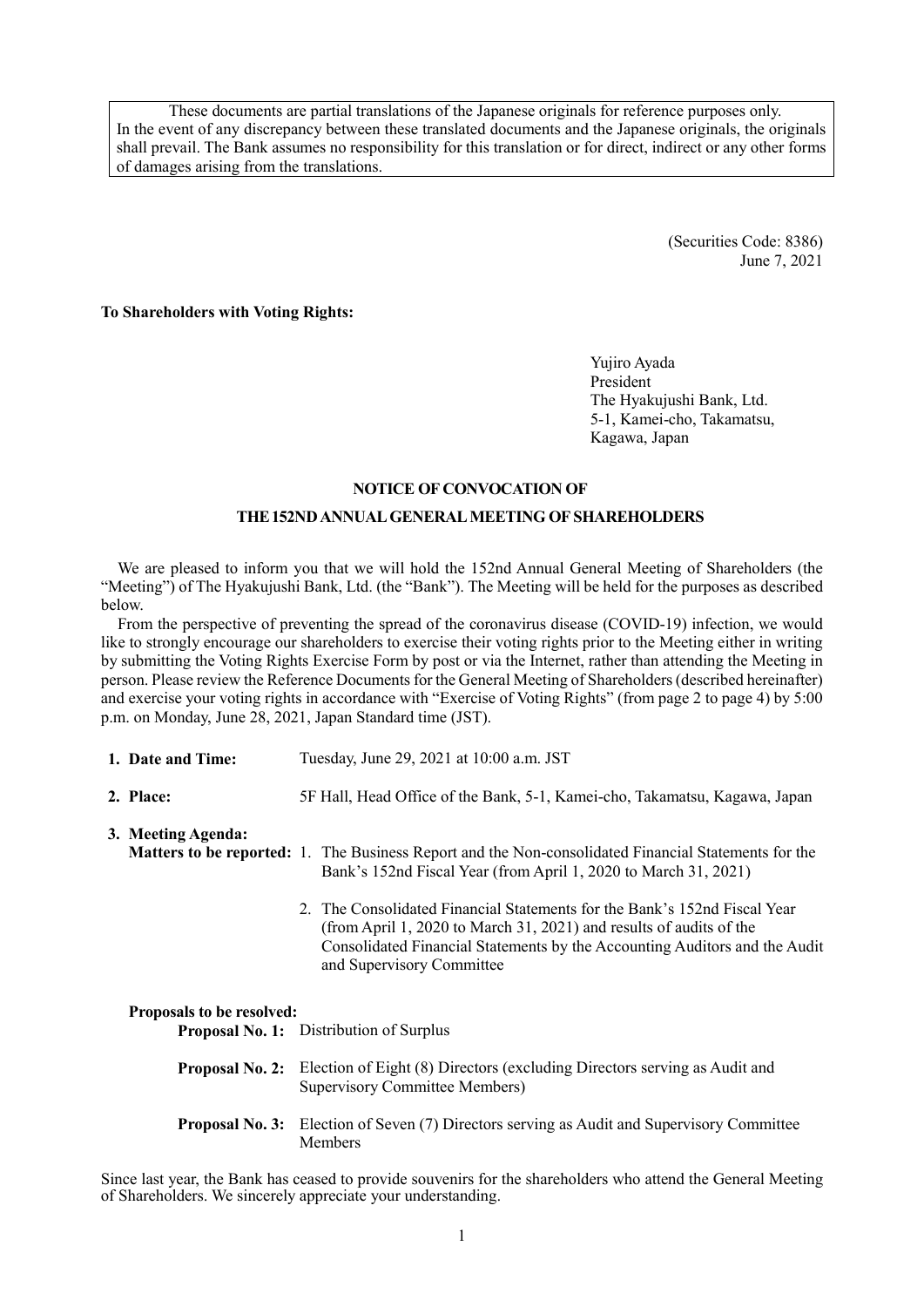### **Reference Documents for the General Meeting of Shareholders**

### **Proposals and References**

#### **Proposal No. 1: Distribution of Surplus**

The Bank makes it its basic policy to provide dividends by taking into consideration a stable return of profits to the shareholders, upon a comprehensive deliberation on the degree of enhancement of internal reserve, profitability condition, and management environment, etc.

In accordance with this policy, the Bank proposes that the year-end dividends for the fiscal year under review be paid as follows.

1. Type of dividend property

Cash

- 2. Matters concerning the allotment of dividend property to shareholders and the total amount 30 yen per share of common stock, for a total of 887,261,700 yen As a result, dividends to be paid for the full year, including the interim dividend (40 yen per share) already paid, will be 70 yen per share (a reduction of 10 yen year over year).
- 3. Effective date of distribution of surplus June 30, 2021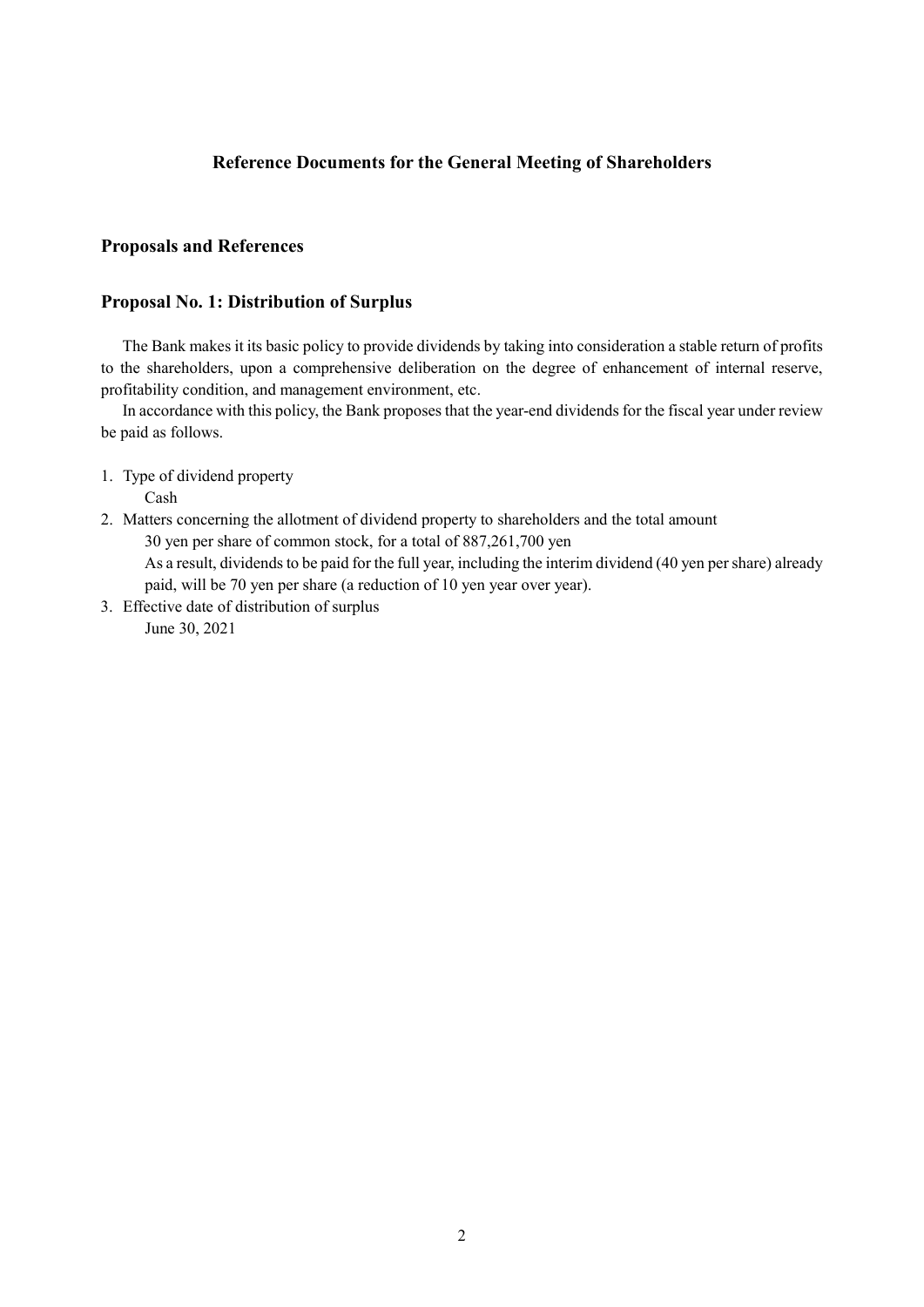# **Proposal No. 2: Election of Eight (8) Directors (excluding Directors serving as Audit and Supervisory Committee Members)**

The term of office of all of the eight (8) current Directors (excluding Directors serving as Audit and Supervisory Committee Members; hereinafter the same applies within this proposal) will expire at the close of this Meeting. Therefore, the election of eight (8) Directors is proposed.

The Audit and Supervisory Committee has considered the proposal and came to the conclusion that there were no special matters that needed to be presented at the General Meeting of Shareholders in accordance with the Companies Act.

The candidates for Director are as follows:

| No. | Name               |                   | Current position, etc. at the Bank                                                    | Board<br>attendance |
|-----|--------------------|-------------------|---------------------------------------------------------------------------------------|---------------------|
| 1   | Yujiro Ayada       | (Reappointment)   | President<br>(Representative Director)                                                | 12/12<br>$(100\%)$  |
| 2   | Ryohei Kagawa      | (Reappointment)   | Director, Deputy President<br>and CCO<br>(Representative Director)                    | 12/12<br>$(100\%)$  |
| 3   | Kiichiro Oyama     | (Reappointment)   | Director and Senior Managing<br><b>Executive Officer</b><br>(Representative Director) | 12/12<br>$(100\%)$  |
| 4   | Masakazu Toyoshima | (Reappointment)   | Director and Managing Executive<br>Officer                                            | 12/12<br>$(100\%)$  |
| 5   | Akihiko Fujimura   | (Reappointment)   | Director and Managing Executive<br>Officer                                            | 12/12<br>$(100\%)$  |
| 6   | Hiroyuki Kurokawa  | (Reappointment)   | Director and Managing Executive<br>Officer                                            | 12/12<br>$(100\%)$  |
| 7   | Kazuhisa Anada     | (Reappointment)   | Director and Managing Executive<br>Officer                                            | 12/12<br>$(100\%)$  |
| 8   | Hideaki Kanamoto   | (New appointment) | Managing Executive Officer                                                            |                     |

1. The Board of Directors decided each candidate for Director upon the deliberation and reporting of the Nomination and Remuneration Governance Committee, which is chaired by an Outside Director who is an Independent Director, and comprising a majority of Outside Directors who are Independent Directors.

2. The CCO (Chief Compliance Officer) provides centralized management of the overall compliance of the Bank.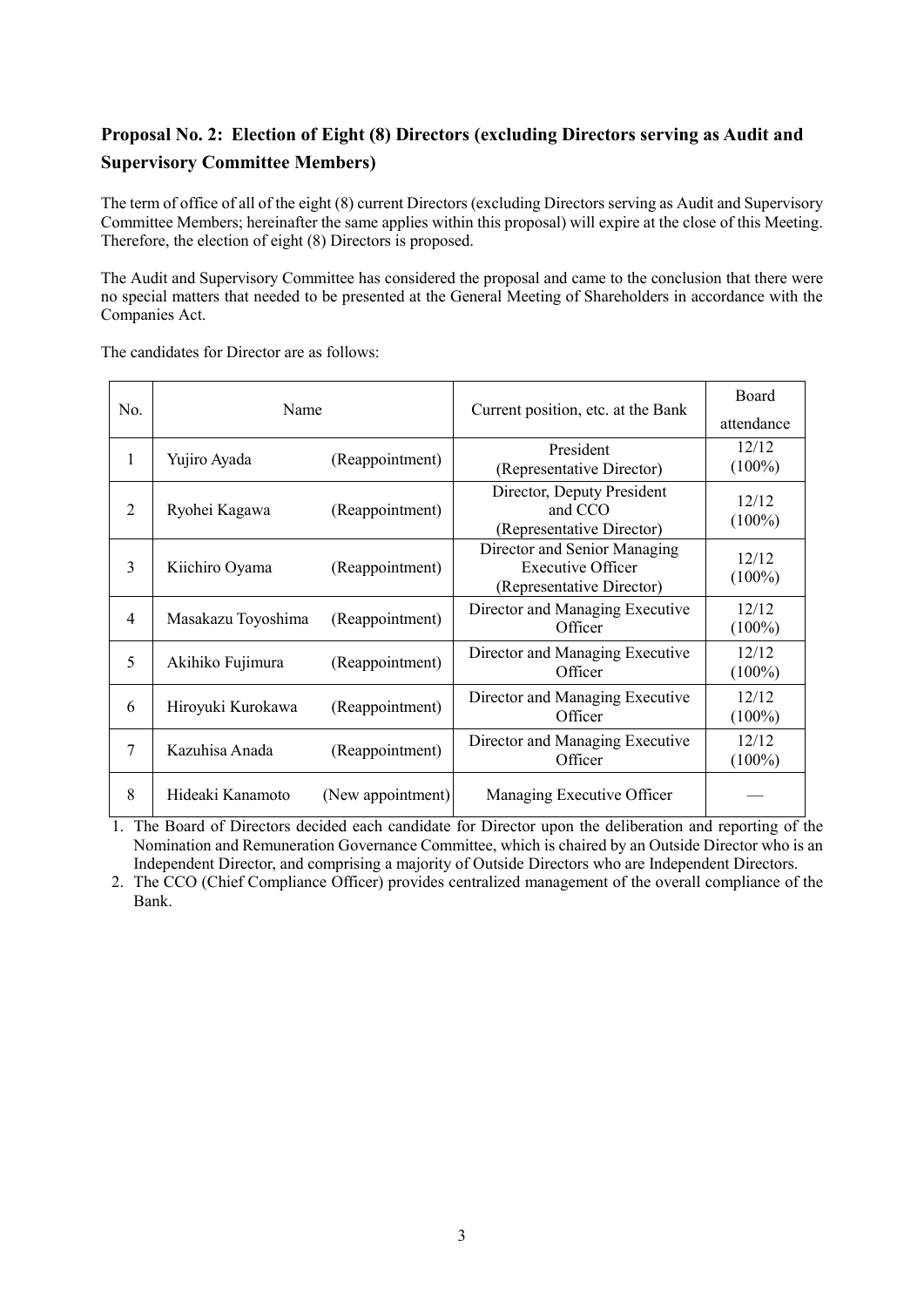|     |                        |      |                          |                                                                                                  | Number of Number of                        |                  |            |
|-----|------------------------|------|--------------------------|--------------------------------------------------------------------------------------------------|--------------------------------------------|------------------|------------|
| No. | Name<br>(Date of birth |      |                          | Careers, positions, responsibilities,                                                            | years in                                   | shares of        | Board      |
|     | and age)               |      |                          | and significant concurrent positions                                                             | office as                                  | the Bank         | attendance |
|     |                        |      |                          |                                                                                                  | Director                                   | held             |            |
|     |                        | Apr. |                          | 1982 Joined the Bank                                                                             |                                            |                  |            |
|     |                        | Mar. |                          | 2006 General Manager, Ritsurin Branch,                                                           |                                            |                  |            |
|     |                        |      |                          | the Bank                                                                                         |                                            |                  |            |
|     |                        | Apr. |                          | 2008 General Manager, Nagoya Branch,<br>the Bank                                                 |                                            |                  |            |
|     |                        | Apr. |                          | 2010 General Manager, Business                                                                   |                                            |                  |            |
|     |                        |      |                          | Management Division, the Bank                                                                    |                                            |                  |            |
|     |                        | Apr. |                          | 2012 Executive Officer and General                                                               |                                            |                  |            |
|     | Yujiro Ayada           |      |                          | Manager, Tokyo Branch and                                                                        |                                            |                  |            |
|     | (May 10, 1959)         |      |                          | General Manager in charge of                                                                     | 6 years (at                                |                  | 12/12      |
|     | (62)                   |      |                          | Tokyo Public Affairs, the Bank                                                                   | the close of<br>this                       | 50,866<br>shares | $(100\%)$  |
|     |                        | Jun. |                          | 2015 Director and Managing Executive                                                             | Meeting)                                   |                  |            |
|     | Reappointment          |      |                          | Officer, the Bank                                                                                |                                            |                  |            |
|     |                        | Apr. |                          | 2016 Director and Senior Managing                                                                |                                            |                  |            |
|     |                        |      |                          | Executive Officer, the Bank                                                                      |                                            |                  |            |
|     |                        |      |                          |                                                                                                  | Apr. 2017 President, the Bank (to present) |                  |            |
| 1   |                        |      | (Responsibility)         |                                                                                                  |                                            |                  |            |
|     |                        |      | <b>Auditing Division</b> | (Significant concurrent position)                                                                |                                            |                  |            |
|     |                        |      |                          | Chairman, Kagawa Prefecture Bankers                                                              |                                            |                  |            |
|     |                        |      | Association              |                                                                                                  |                                            |                  |            |
|     |                        |      |                          | Reasons for nomination as a candidate for Director                                               |                                            |                  |            |
|     |                        |      |                          |                                                                                                  |                                            |                  |            |
|     |                        |      |                          | Yujiro Ayada has served as Director and Managing Executive Officer since Jun. 2015, Director and |                                            |                  |            |
|     |                        |      |                          | Senior Managing Executive Officer since Apr. 2016, and President since Apr. 2017 after having    |                                            |                  |            |
|     |                        |      |                          | served as General Manager of Ritsurin Branch, General Manager of Nagoya Branch, General Manager  |                                            |                  |            |
|     |                        |      |                          | of Business Management Division, and General Manager of Tokyo Branch, etc. He is appropriately   |                                            |                  |            |
|     |                        |      |                          | fulfilling his responsibilities, and has a wealth of knowledge, broad experience, and excellent  |                                            |                  |            |
|     |                        |      |                          | judgment. Accordingly, the Bank has determined that he will continue to contribute to the        |                                            |                  |            |
|     |                        |      |                          | development of the Bank, and therefore requests his election as Director.                        |                                            |                  |            |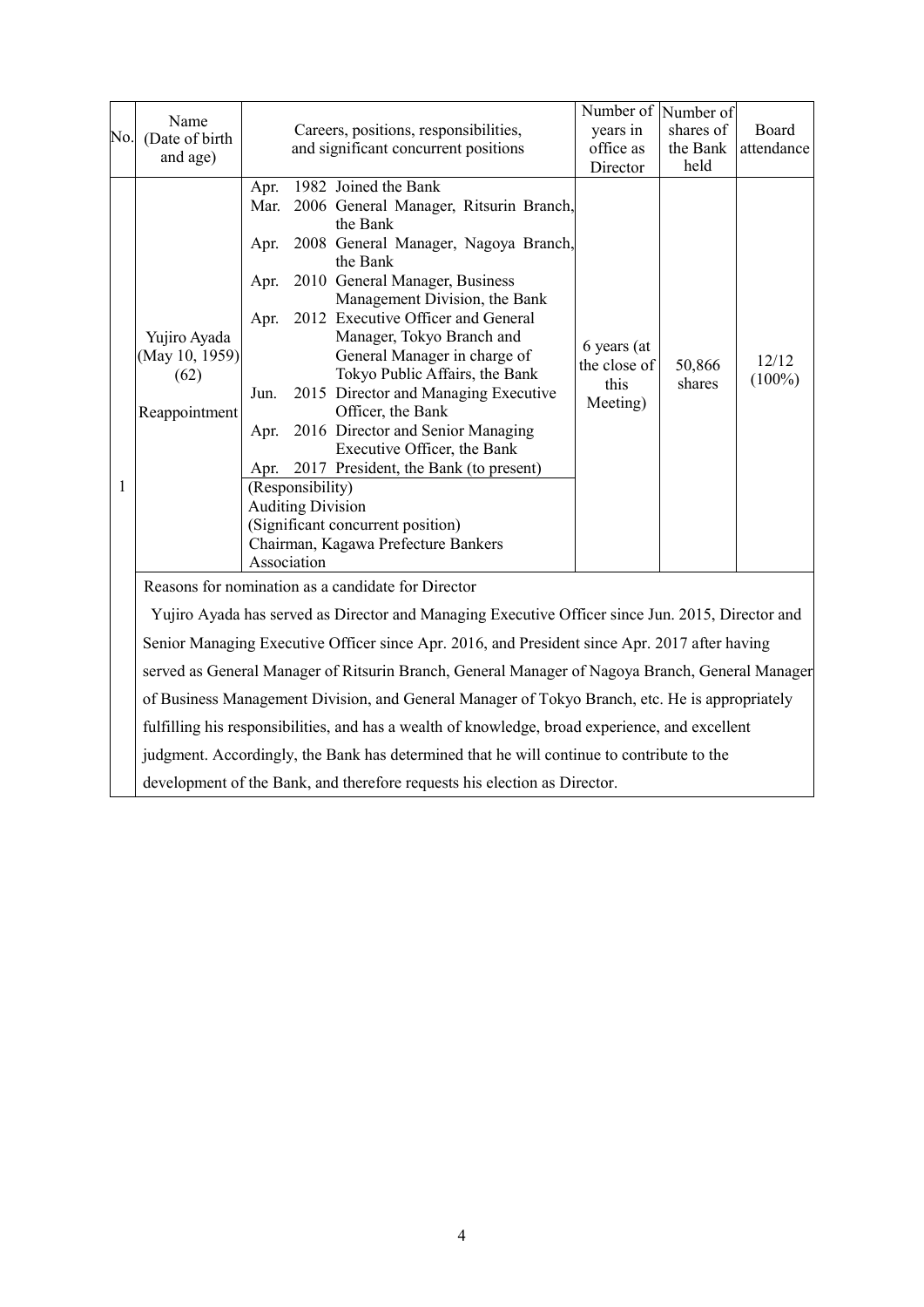|     |                                    |                                                                    |                    |                                                                                                          | Number of Number of |           |            |
|-----|------------------------------------|--------------------------------------------------------------------|--------------------|----------------------------------------------------------------------------------------------------------|---------------------|-----------|------------|
|     | Name                               |                                                                    |                    | Careers, positions, responsibilities,                                                                    | years in            | shares of | Board      |
| No. | (Date of birth                     |                                                                    |                    | and significant concurrent positions                                                                     | office as           | the Bank  | attendance |
|     | and age)                           |                                                                    |                    |                                                                                                          | Director            | held      |            |
|     |                                    | Apr.                                                               |                    | 1982 Joined the Bank                                                                                     |                     |           |            |
|     |                                    | Apr.                                                               |                    | 2010 General Manager, Corporate                                                                          |                     |           |            |
|     |                                    |                                                                    |                    | Planning Division, the Bank                                                                              |                     |           |            |
|     |                                    | Apr.                                                               |                    | 2012 Executive Officer and General                                                                       |                     |           |            |
|     |                                    |                                                                    |                    | Manager, Kobe Branch, the Bank                                                                           |                     |           |            |
|     |                                    | Apr.                                                               |                    | 2014 Managing Executive Officer, the                                                                     |                     |           |            |
|     |                                    |                                                                    |                    | <b>Bank</b>                                                                                              |                     |           |            |
|     |                                    | Jun.                                                               |                    | 2014 Director and Managing Executive<br>Officer, the Bank                                                |                     |           |            |
|     |                                    | Apr.                                                               |                    | 2016 Director and Senior Managing                                                                        |                     |           |            |
|     | Ryohei Kagawa                      |                                                                    |                    | Executive Officer, the Bank                                                                              | 7 years (at         |           |            |
|     | (Nov. 21, 1958)                    |                                                                    |                    | Apr. 2019 Director, Senior Managing                                                                      | the close of        | 4,177     | 12/12      |
|     | (62)                               |                                                                    |                    | Executive Officer and CCO, the                                                                           | this                | shares    | $(100\%)$  |
|     | Reappointment                      |                                                                    |                    | Bank                                                                                                     | Meeting)            |           |            |
|     |                                    | Apr.                                                               |                    | 2021 Director, Deputy President and                                                                      |                     |           |            |
|     |                                    |                                                                    |                    | CCO, the Bank (to present)                                                                               |                     |           |            |
|     |                                    |                                                                    | (Responsibilities) |                                                                                                          |                     |           |            |
|     |                                    |                                                                    |                    | Supervisor of Corporate Administration Sector                                                            |                     |           |            |
| 2   |                                    | Compliance Management Division and Executive<br>Secretariat Office |                    |                                                                                                          |                     |           |            |
|     |                                    |                                                                    |                    |                                                                                                          |                     |           |            |
|     |                                    |                                                                    |                    | (Significant concurrent position)                                                                        |                     |           |            |
|     |                                    |                                                                    |                    | Outside Director (Audit and Supervisory<br>Committee Member), Shikoku Electric Power                     |                     |           |            |
|     |                                    | Co., Inc.                                                          |                    |                                                                                                          |                     |           |            |
|     |                                    |                                                                    |                    | Reasons for nomination as a candidate for Director                                                       |                     |           |            |
|     |                                    |                                                                    |                    | Ryohei Kagawa has served as Director and Managing Executive Officer since Jun. 2014, Director            |                     |           |            |
|     |                                    |                                                                    |                    | and Senior Managing Executive Officer since Apr. 2016, and Director and Deputy President since           |                     |           |            |
|     |                                    |                                                                    |                    | Apr. 2021 after having served as General Manager of Corporate Planning Division, and General             |                     |           |            |
|     |                                    |                                                                    |                    | Manager of Kobe Branch, etc. At present, he is supervising the Bank's Corporate Administration           |                     |           |            |
|     |                                    |                                                                    |                    | Sector while concurrently serving as Chief Compliance Officer (CCO) since Apr. 2019, and is              |                     |           |            |
|     |                                    |                                                                    |                    | appropriately fulfilling his responsibilities. The Bank has determined that his wealth of experience and |                     |           |            |
|     |                                    |                                                                    |                    | extensive knowledge will continue to contribute to the development of the Bank, and therefore            |                     |           |            |
|     | requests his election as Director. |                                                                    |                    |                                                                                                          |                     |           |            |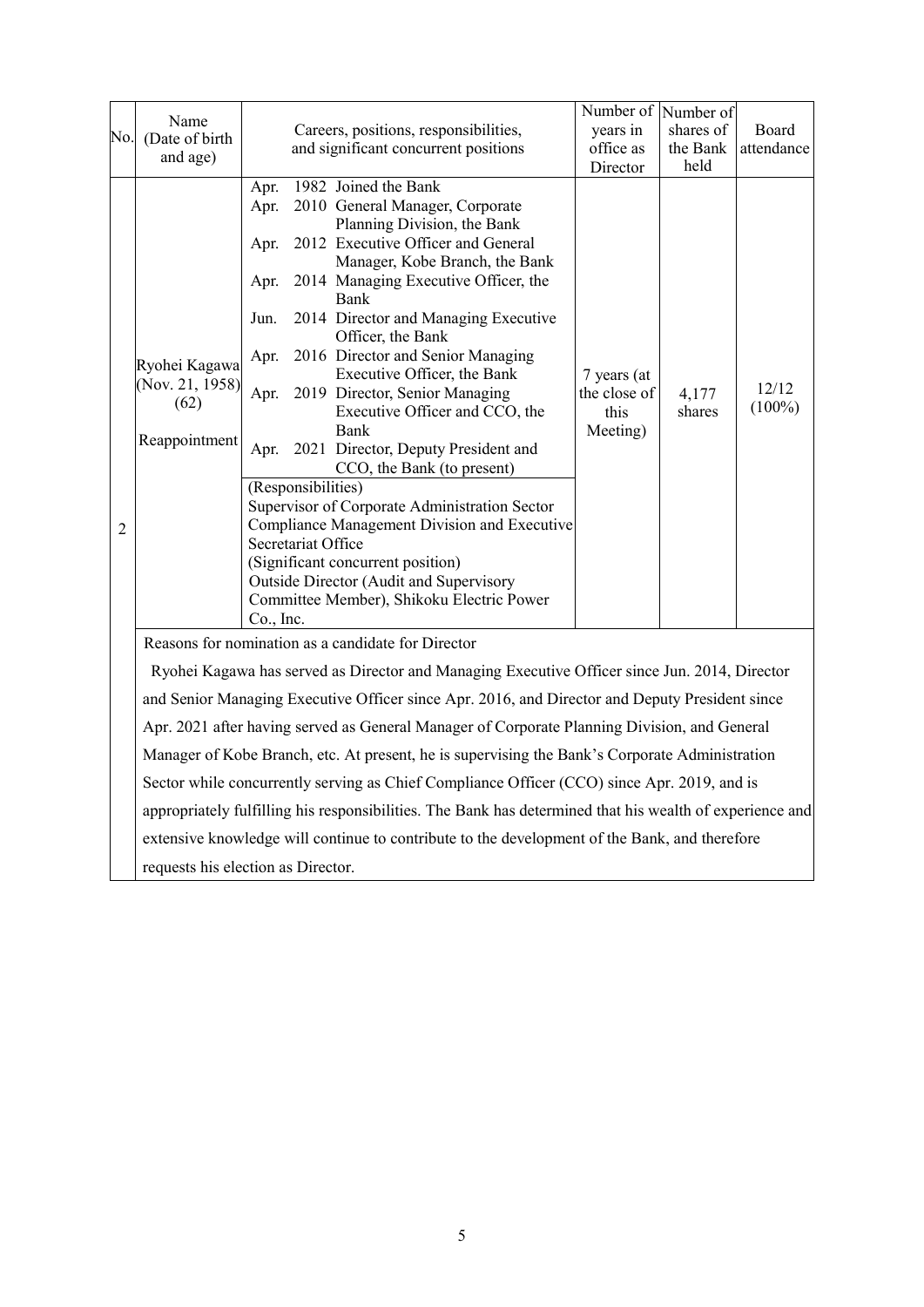|     |                        |                                      |                       |                                                                                                        | Number of Number of |                 |                    |
|-----|------------------------|--------------------------------------|-----------------------|--------------------------------------------------------------------------------------------------------|---------------------|-----------------|--------------------|
| No. | Name<br>(Date of birth |                                      |                       | Careers, positions, responsibilities,                                                                  | years in            | shares of       | Board              |
|     | and age)               |                                      |                       | and significant concurrent positions                                                                   | office as           | the Bank        | attendance         |
|     |                        |                                      |                       |                                                                                                        | Director            | held            |                    |
|     |                        | Apr.                                 |                       | 1983 Joined the Bank                                                                                   |                     |                 |                    |
|     |                        | Jul.                                 |                       | 2007 Deputy General Manager, Tokyo                                                                     |                     |                 |                    |
|     |                        | Jul.                                 |                       | Branch, the Bank<br>2008 Deputy General Manager, Central                                               |                     |                 |                    |
|     |                        |                                      |                       | Business Division, the Bank                                                                            |                     |                 |                    |
|     |                        | Apr.                                 |                       | 2011 General Manager, Hiroshima                                                                        |                     |                 |                    |
|     |                        |                                      |                       | Branch, the Bank                                                                                       |                     |                 |                    |
|     |                        | 2013 Deputy General Manager,<br>Apr. |                       |                                                                                                        |                     |                 |                    |
|     |                        |                                      |                       | <b>Business Management Division,</b>                                                                   |                     |                 |                    |
|     |                        |                                      |                       | the Bank                                                                                               |                     |                 |                    |
|     | Kiichiro Oyama         | Apr.                                 |                       | 2014 Executive Officer and General                                                                     | 4 years (at         |                 |                    |
|     | (Jun. 25, 1959)        |                                      |                       | Manager, Okayama Branch, the                                                                           | the close of        | 2,853<br>shares | 12/12<br>$(100\%)$ |
|     | (62)                   |                                      |                       | Bank                                                                                                   | this                |                 |                    |
|     | Reappointment          | Apr.                                 |                       | 2017 Managing Executive Officer, the<br>Bank                                                           | Meeting)            |                 |                    |
|     |                        | Jun.                                 |                       | 2017 Director and Managing Executive                                                                   |                     |                 |                    |
|     |                        |                                      |                       | Officer, the Bank                                                                                      |                     |                 |                    |
|     |                        | Apr.                                 |                       | 2021 Director and Senior Managing                                                                      |                     |                 |                    |
| 3   |                        |                                      |                       | Executive Officer, the Bank (to                                                                        |                     |                 |                    |
|     |                        |                                      |                       | present)                                                                                               |                     |                 |                    |
|     |                        |                                      | (Responsibilities)    |                                                                                                        |                     |                 |                    |
|     |                        |                                      |                       | Supervisor of Market Sector and Marketing                                                              |                     |                 |                    |
|     |                        |                                      | <b>Related Sector</b> | Business Strategy Division, Regional Vitalization                                                      |                     |                 |                    |
|     |                        |                                      |                       | Division, and Solution Promotion Division                                                              |                     |                 |                    |
|     |                        |                                      |                       | Reasons for nomination as a candidate for Director                                                     |                     |                 |                    |
|     |                        |                                      |                       | Kiichiro Oyama has served as Director and Managing Executive Officer since Jun. 2017 and               |                     |                 |                    |
|     |                        |                                      |                       |                                                                                                        |                     |                 |                    |
|     |                        |                                      |                       | Director and Senior Managing Executive Officer since Apr. 2021 after having served as General          |                     |                 |                    |
|     |                        |                                      |                       | Manager of Hiroshima Branch, Deputy General Manager of Business Management Division, and               |                     |                 |                    |
|     |                        |                                      |                       | General Manager of Okayama Branch, etc. He is supervising the Bank's Market Sector and Marketing       |                     |                 |                    |
|     |                        |                                      |                       | Related Sector, and is appropriately fulfilling his responsibilities. The Bank has determined that his |                     |                 |                    |
|     |                        |                                      |                       | wealth of experience and extensive knowledge of the marketing field will continue to contribute to the |                     |                 |                    |
|     |                        |                                      |                       | development of the Bank, and therefore requests his election as Director.                              |                     |                 |                    |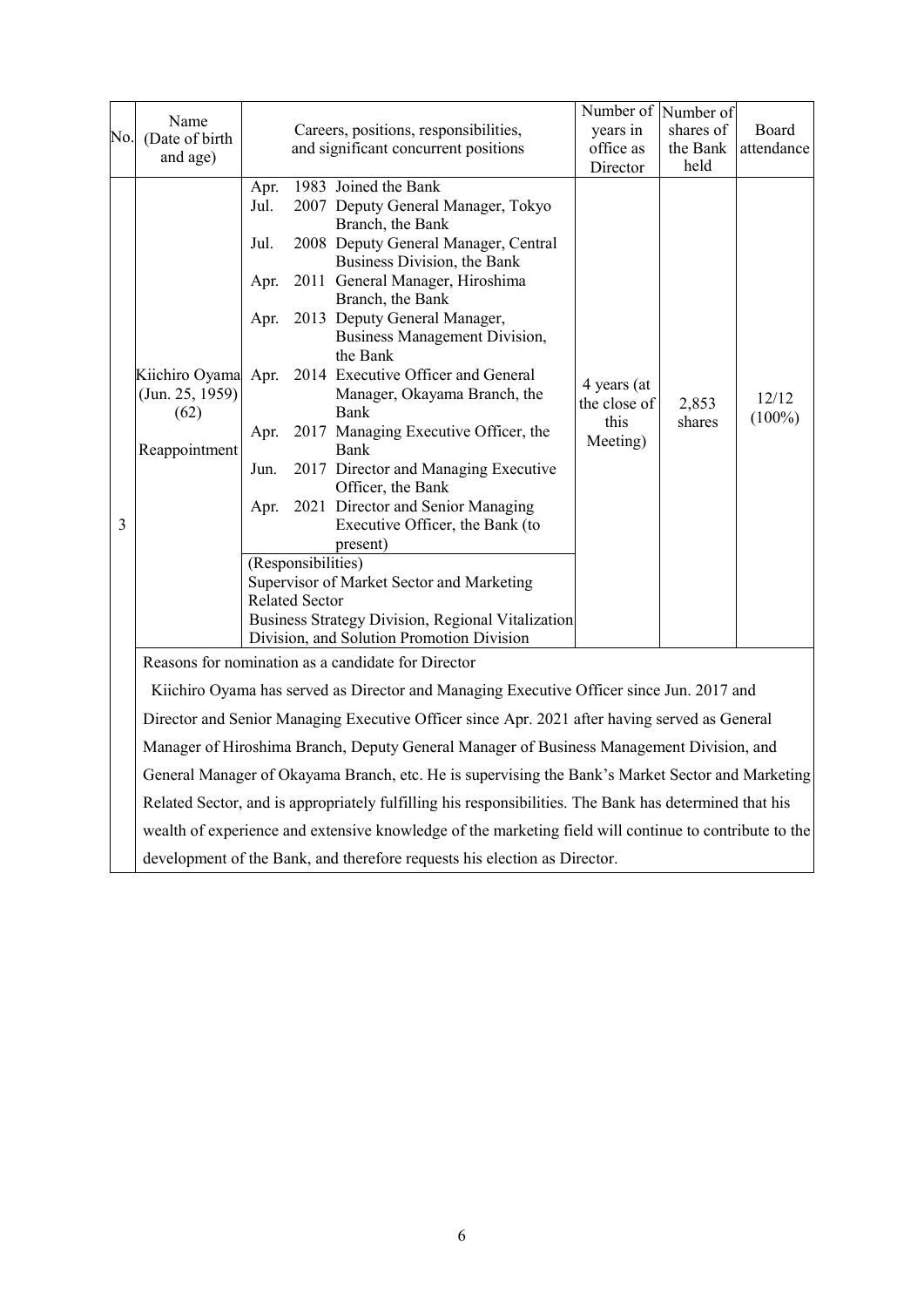|     | Name                                                                                       |          |                    |                                                    | Number of Number of |           |            |
|-----|--------------------------------------------------------------------------------------------|----------|--------------------|----------------------------------------------------|---------------------|-----------|------------|
| No. | (Date of birth                                                                             |          |                    | Careers, positions, responsibilities,              | years in            | shares of | Board      |
|     | and age)                                                                                   |          |                    | and significant concurrent positions               | office as           | the Bank  | attendance |
|     |                                                                                            |          |                    |                                                    | Director            | held      |            |
|     |                                                                                            | Apr.     |                    | 1985 Joined the Bank                               |                     |           |            |
|     |                                                                                            | Oct.     |                    | 2011 Deputy General Manager, Business              |                     |           |            |
|     |                                                                                            |          |                    | Management Division, the Bank                      |                     |           |            |
|     |                                                                                            | Apr.     |                    | 2012 Deputy General Manager, Credit                |                     |           |            |
|     |                                                                                            |          |                    | Supervision Division, the Bank                     |                     |           |            |
|     |                                                                                            | Apr.     |                    | 2013 General Manager, Corporate                    |                     |           |            |
|     | Masakazu                                                                                   |          |                    | Planning Division, the Bank                        |                     |           |            |
|     | Toyoshima                                                                                  | Apr.     |                    | 2015 Executive Officer and General                 | 4 years (at         |           |            |
|     | (Mar. 5, 1963)                                                                             |          |                    | Manager, Corporate Planning                        | the close of        | 2,951     | 12/12      |
|     | (58)                                                                                       |          |                    | Division, the Bank                                 | this                | shares    | $(100\%)$  |
|     |                                                                                            | Apr.     |                    | 2017 Managing Executive Officer, the               | Meeting)            |           |            |
|     | Reappointment                                                                              |          |                    | Bank                                               |                     |           |            |
|     |                                                                                            | Jun.     |                    | 2017 Director and Managing Executive               |                     |           |            |
|     |                                                                                            |          |                    | Officer, the Bank (to present)                     |                     |           |            |
| 4   |                                                                                            |          | (Responsibilities) |                                                    |                     |           |            |
|     |                                                                                            |          |                    | Corporate Planning Division, Operations            |                     |           |            |
|     |                                                                                            |          |                    | Supervision Division and Central Operations        |                     |           |            |
|     |                                                                                            | Division |                    |                                                    |                     |           |            |
|     |                                                                                            |          |                    | Reasons for nomination as a candidate for Director |                     |           |            |
|     |                                                                                            |          |                    |                                                    |                     |           |            |
|     | $M \quad 1$ T $1' \quad 1$ $1 \quad N' \quad 1$ $M \quad 1 \quad T' \quad 1$<br>$2017 - 0$ |          |                    |                                                    |                     |           |            |

Masakazu Toyoshima has served as Director and Managing Executive Officer since Jun. 2017 after having assumed important positions of headquarters including Deputy General Manager of Business Management Division, Deputy General Manager of Credit Supervision Division and General Manager of Corporate Planning Division. He is currently in charge of the Bank's Corporate Planning Division, Operations Supervision Division, and Central Operations Division, and is appropriately fulfilling his responsibilities. The Bank has determined that his specialized knowledge and experience will continue to contribute to the development of the Bank, and therefore requests his election as Director.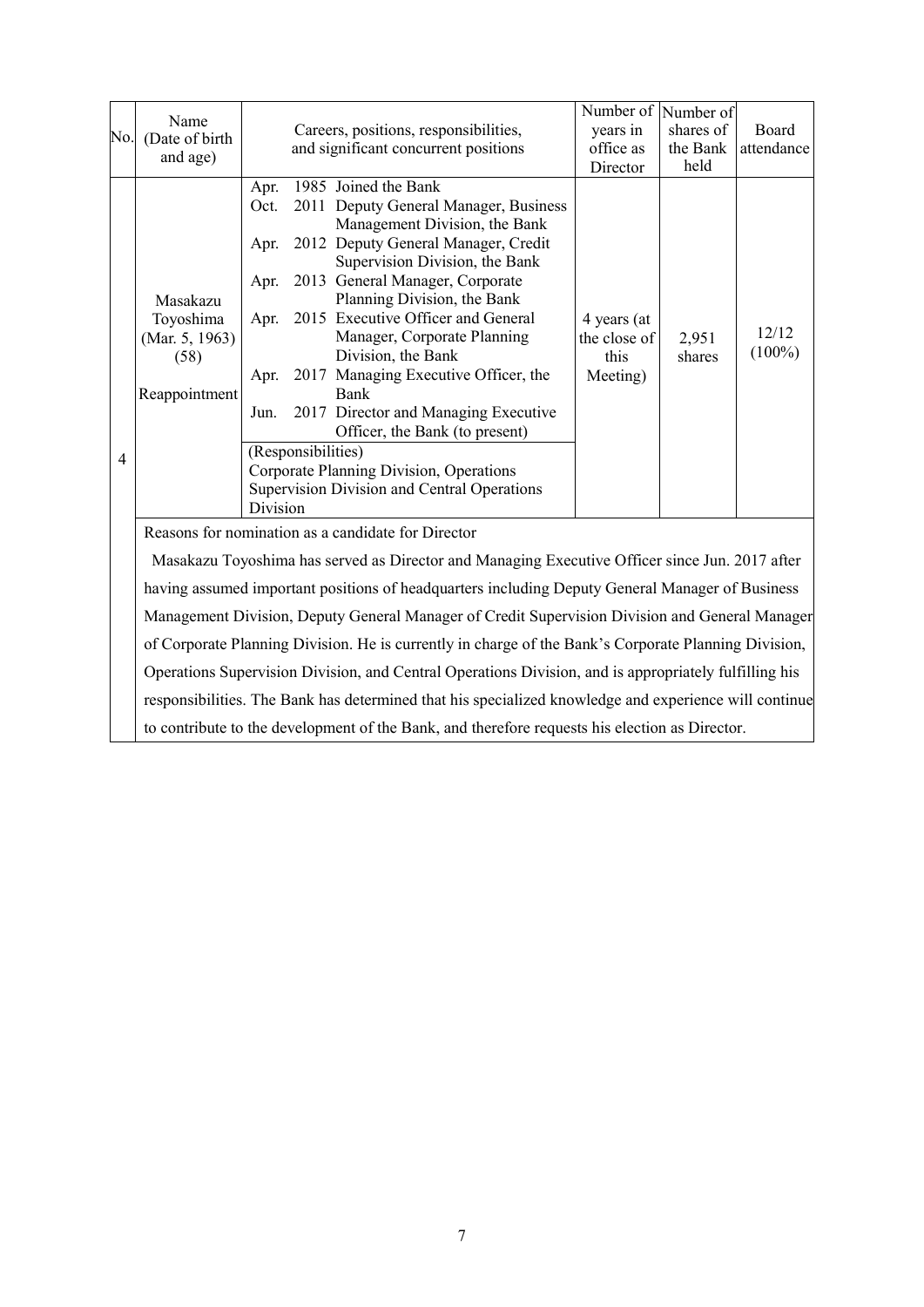|     | Name                                         |      |                  |                                                                                                      | Number of Number of  |                 |                    |
|-----|----------------------------------------------|------|------------------|------------------------------------------------------------------------------------------------------|----------------------|-----------------|--------------------|
| No. | (Date of birth                               |      |                  | Careers, positions, responsibilities,                                                                | years in             | shares of       | Board              |
|     | and age)                                     |      |                  | and significant concurrent positions                                                                 | office as            | the Bank        | attendance         |
|     |                                              |      |                  |                                                                                                      | Director             | held            |                    |
|     |                                              | Apr. |                  | 1983 Joined the Bank                                                                                 |                      |                 |                    |
|     |                                              | Jul. |                  | 2007 Assistant General Manager,                                                                      |                      |                 |                    |
|     |                                              |      |                  | Screening Division, the Bank                                                                         |                      |                 |                    |
|     |                                              | Oct. |                  | 2010 General Manager, Busshozan                                                                      |                      |                 |                    |
|     | Akihiko                                      |      |                  | Branch, the Bank                                                                                     |                      |                 |                    |
|     | Fujimura                                     | Apr. |                  | 2012 General Manager, Shinjuku Branch,<br>the Bank                                                   | 3 years (at          |                 |                    |
|     | (Nov. 5, 1960)                               |      |                  |                                                                                                      | the close of<br>this | 2,934<br>shares | 12/12<br>$(100\%)$ |
|     | (60)                                         | Apr. |                  | 2015 Executive Officer and General<br>Manager, Osaka Branch, the Bank                                |                      |                 |                    |
|     | Reappointment                                | Apr. |                  | 2017 Managing Executive Officer, the                                                                 | Meeting)             |                 |                    |
|     |                                              |      |                  | <b>Bank</b>                                                                                          |                      |                 |                    |
|     |                                              | Jun. |                  | 2018 Director and Managing Executive                                                                 |                      |                 |                    |
|     |                                              |      |                  | Officer, the Bank (to present)                                                                       |                      |                 |                    |
| 5   |                                              |      | (Responsibility) |                                                                                                      |                      |                 |                    |
|     |                                              |      |                  | Credit Supervision Division                                                                          |                      |                 |                    |
|     |                                              |      |                  | Reasons for nomination as a candidate for Director                                                   |                      |                 |                    |
|     |                                              |      |                  |                                                                                                      |                      |                 |                    |
|     |                                              |      |                  | Akihiko Fujimura has served as Director and Managing Executive Officer since Jun. 2018 after         |                      |                 |                    |
|     |                                              |      |                  | having served as General Manager of Busshozan Branch, General Manager of Shinjuku Branch, and        |                      |                 |                    |
|     |                                              |      |                  | General Manager of Osaka Branch. He is currently in charge of the Bank's Credit Supervision          |                      |                 |                    |
|     |                                              |      |                  | Division, and is appropriately fulfilling his responsibilities. The Bank has determined that his     |                      |                 |                    |
|     |                                              |      |                  | specialized knowledge and experience will continue to contribute to the development of the Bank, and |                      |                 |                    |
|     | therefore requests his election as Director. |      |                  |                                                                                                      |                      |                 |                    |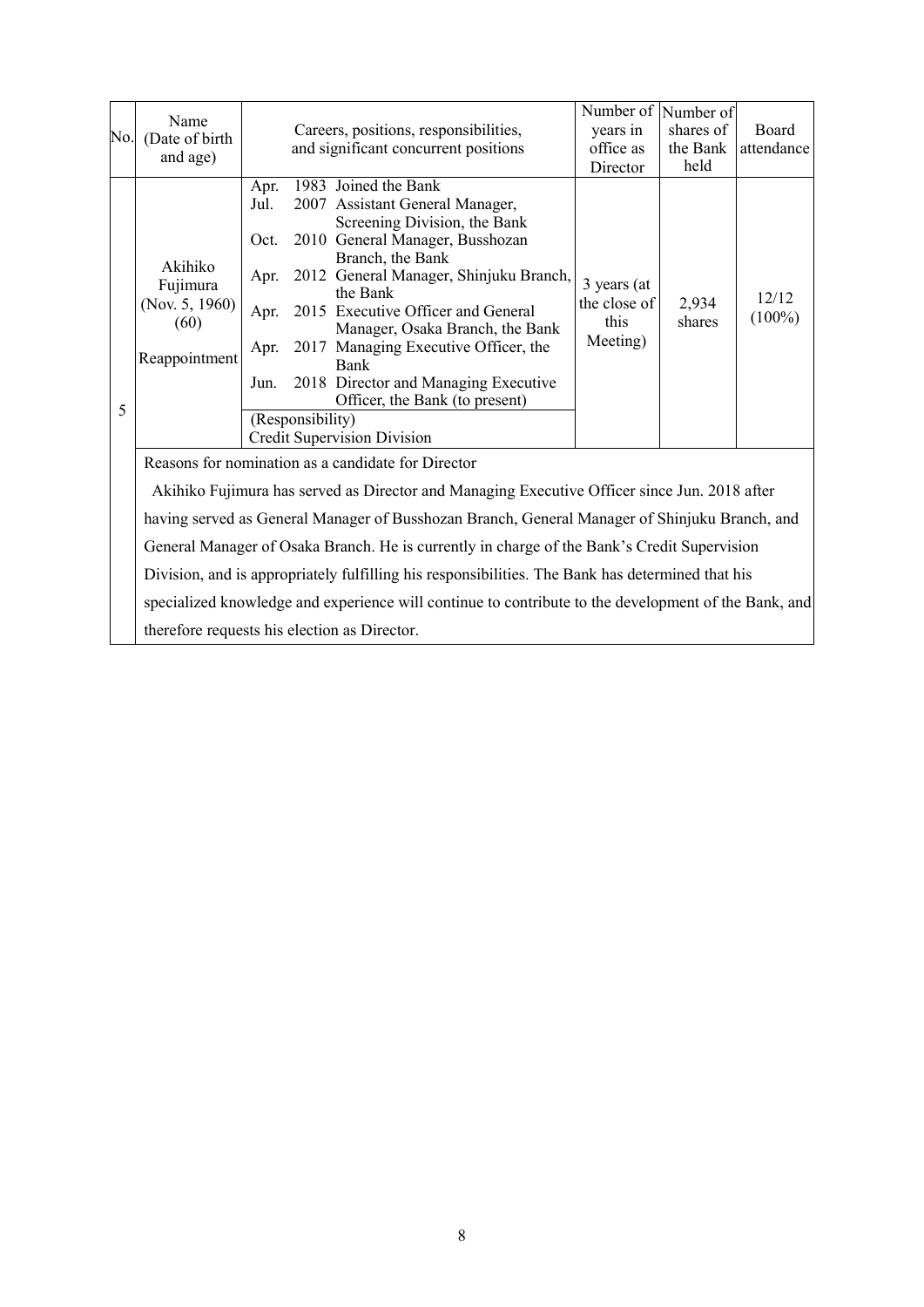| No. | Name<br>(Date of birth<br>and age)                                                                                                                  |                                                      | Careers, positions, responsibilities,<br>and significant concurrent positions                                                                                                                                                                                                                                                                                                                                                                                                                                                       | Number of Number of<br>years in<br>office as<br>Director | shares of<br>the Bank<br>held | Board<br>attendance |  |  |
|-----|-----------------------------------------------------------------------------------------------------------------------------------------------------|------------------------------------------------------|-------------------------------------------------------------------------------------------------------------------------------------------------------------------------------------------------------------------------------------------------------------------------------------------------------------------------------------------------------------------------------------------------------------------------------------------------------------------------------------------------------------------------------------|----------------------------------------------------------|-------------------------------|---------------------|--|--|
| 6   | Hiroyuki<br>Kurokawa<br>(May 31, 1962)<br>(59)<br>Reappointment                                                                                     | Apr.<br>Jan.<br>Apr.<br>Apr.<br>Apr.<br>Apr.<br>Jun. | 1986 Joined the Bank<br>2009 Deputy General Manager, Tokyo<br>Branch, the Bank<br>2011 General Manager, Fukuoka Branch,<br>the Bank<br>2014 Deputy General Manager, Credit<br>Supervision Division, the Bank<br>2016 Executive Officer, General<br>Manager, Tokyo Branch and<br>General Manager in charge of<br>Tokyo Public Affairs, the Bank<br>2019 Managing Executive Officer, the<br>Bank<br>2019 Director and Managing Executive<br>Officer, the Bank (to present)<br>(Responsibility)<br>Treasury and International Division | 2 years (at<br>the close of<br>this<br>Meeting)          | 2,400<br>shares               | 12/12<br>$(100\%)$  |  |  |
|     | Reasons for nomination as a candidate for Director<br>Hiroyuki Kurokawa has served as Director and Managing Executive Officer since Jun. 2019 after |                                                      |                                                                                                                                                                                                                                                                                                                                                                                                                                                                                                                                     |                                                          |                               |                     |  |  |
|     |                                                                                                                                                     |                                                      | having served as General Manager of Fukuoka Branch, Deputy General Manager of Credit                                                                                                                                                                                                                                                                                                                                                                                                                                                |                                                          |                               |                     |  |  |
|     |                                                                                                                                                     |                                                      | Supervision Division, and General Manager of Tokyo Branch, etc. He is currently in charge of the                                                                                                                                                                                                                                                                                                                                                                                                                                    |                                                          |                               |                     |  |  |
|     |                                                                                                                                                     |                                                      | Bank's Treasury and International Division, and is appropriately fulfilling his responsibilities. The                                                                                                                                                                                                                                                                                                                                                                                                                               |                                                          |                               |                     |  |  |
|     |                                                                                                                                                     |                                                      | Bank has determined that his specialized knowledge and experience will continue to contribute to the                                                                                                                                                                                                                                                                                                                                                                                                                                |                                                          |                               |                     |  |  |
|     |                                                                                                                                                     |                                                      | development of the Bank, and therefore requests his election as Director.                                                                                                                                                                                                                                                                                                                                                                                                                                                           |                                                          |                               |                     |  |  |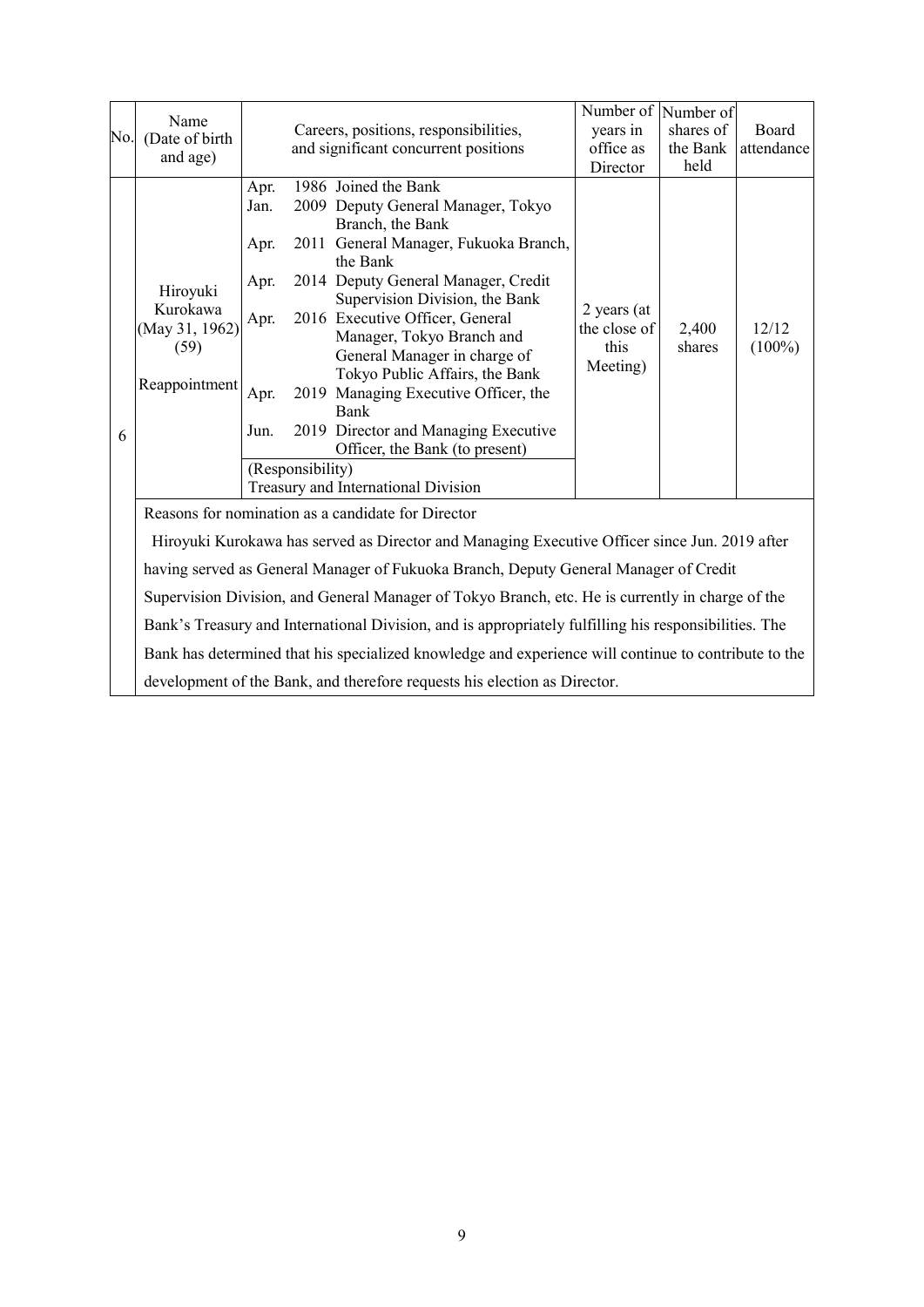|     |                                                              |                                                              |                    |                                                                                                                                                                                                                                                                                                                                                                                                                                                                                                                                            | Number of Number of                             |                 |                    |
|-----|--------------------------------------------------------------|--------------------------------------------------------------|--------------------|--------------------------------------------------------------------------------------------------------------------------------------------------------------------------------------------------------------------------------------------------------------------------------------------------------------------------------------------------------------------------------------------------------------------------------------------------------------------------------------------------------------------------------------------|-------------------------------------------------|-----------------|--------------------|
| No. | Name<br>(Date of birth                                       |                                                              |                    | Careers, positions, responsibilities,                                                                                                                                                                                                                                                                                                                                                                                                                                                                                                      | years in                                        | shares of       | Board              |
|     | and age)                                                     |                                                              |                    | and significant concurrent positions                                                                                                                                                                                                                                                                                                                                                                                                                                                                                                       | office as                                       | the Bank        | attendance         |
|     |                                                              |                                                              |                    |                                                                                                                                                                                                                                                                                                                                                                                                                                                                                                                                            | Director                                        | held            |                    |
| 7   | Kazuhisa<br>Anada<br>(May 25, 1961)<br>(60)<br>Reappointment | Apr.<br>Oct.<br>Oct.<br>Oct.<br>Apr.<br>Apr.<br>Apr.<br>Jun. |                    | 1984 Joined the Bank<br>2011 Deputy General Manager,<br>Operations Supervision Division,<br>the Bank<br>2013 Deputy General Manager, Corporate<br>Planning Division, the Bank<br>2015 General Manager, Operations<br>Supervision Division, the Bank<br>2017 Executive Officer and General<br>Manager, Operations Supervision<br>Division, the Bank<br>2018 Executive Officer and General<br>Manager, Business Support<br>Division, the Bank<br>2019 Managing Executive Officer, the<br><b>Bank</b><br>2019 Director and Managing Executive | 2 years (at<br>the close of<br>this<br>Meeting) | 1,673<br>shares | 12/12<br>$(100\%)$ |
|     |                                                              |                                                              | (Responsibilities) | Officer, the Bank (to present)                                                                                                                                                                                                                                                                                                                                                                                                                                                                                                             |                                                 |                 |                    |
|     |                                                              |                                                              |                    | <b>Risk Control Division and General</b>                                                                                                                                                                                                                                                                                                                                                                                                                                                                                                   |                                                 |                 |                    |
|     |                                                              |                                                              |                    | <b>Administration Division</b>                                                                                                                                                                                                                                                                                                                                                                                                                                                                                                             |                                                 |                 |                    |
|     |                                                              |                                                              |                    | Reasons for nomination as a candidate for Director                                                                                                                                                                                                                                                                                                                                                                                                                                                                                         |                                                 |                 |                    |
|     |                                                              |                                                              |                    | Kazuhisa Anada has served as Director and Managing Executive Officer since Jun. 2019 after having                                                                                                                                                                                                                                                                                                                                                                                                                                          |                                                 |                 |                    |
|     |                                                              |                                                              |                    | served as Deputy General Manager of Corporate Planning Division, General Manager of Operations                                                                                                                                                                                                                                                                                                                                                                                                                                             |                                                 |                 |                    |
|     |                                                              |                                                              |                    | Supervision Division and General Manager of Business Support Division, etc. He is currently in                                                                                                                                                                                                                                                                                                                                                                                                                                             |                                                 |                 |                    |
|     |                                                              |                                                              |                    | charge of the Bank's Risk Control Division and General Administration Division, and is appropriately                                                                                                                                                                                                                                                                                                                                                                                                                                       |                                                 |                 |                    |
|     |                                                              |                                                              |                    | fulfilling his responsibilities. The Bank has determined that his specialized knowledge and experience                                                                                                                                                                                                                                                                                                                                                                                                                                     |                                                 |                 |                    |
|     |                                                              |                                                              |                    | will continue to contribute to the development of the Bank, and therefore requests his election as                                                                                                                                                                                                                                                                                                                                                                                                                                         |                                                 |                 |                    |
|     | Director.                                                    |                                                              |                    |                                                                                                                                                                                                                                                                                                                                                                                                                                                                                                                                            |                                                 |                 |                    |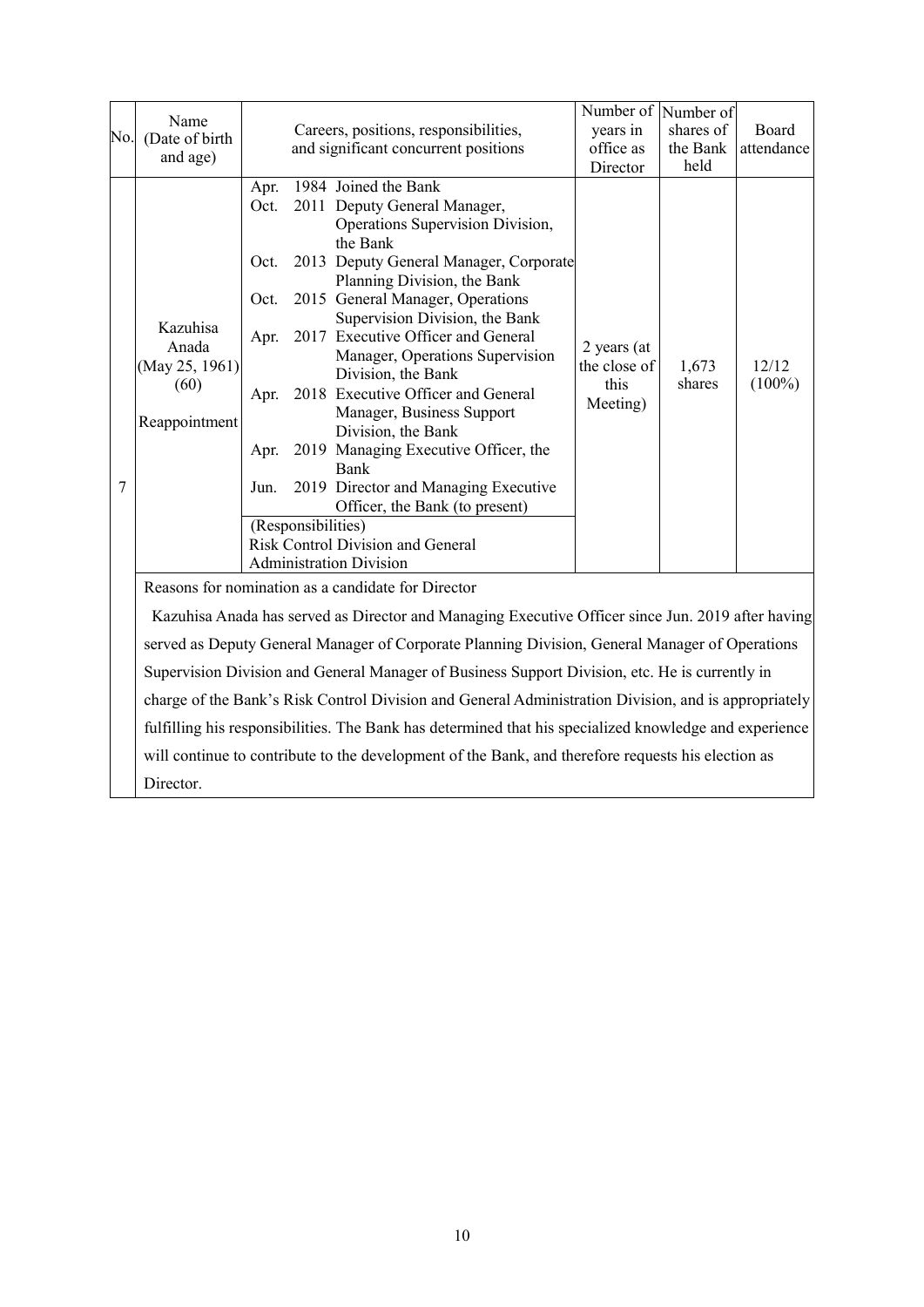|     | Name                                               |          |                    |                                                                                                 | Number of Number of |           |            |
|-----|----------------------------------------------------|----------|--------------------|-------------------------------------------------------------------------------------------------|---------------------|-----------|------------|
| No. | (Date of birth                                     |          |                    | Careers, positions, responsibilities,                                                           | years in            | shares of | Board      |
|     | and age)                                           |          |                    | and significant concurrent positions                                                            | office as           | the Bank  | attendance |
|     |                                                    |          |                    |                                                                                                 | Director            | held      |            |
|     |                                                    | Apr.     |                    | 1985 Joined the Bank                                                                            |                     |           |            |
|     |                                                    | Oct.     |                    | 2011 General Manager, Himeji Branch,                                                            |                     |           |            |
|     |                                                    |          |                    | the Bank                                                                                        |                     |           |            |
|     |                                                    | Apr.     |                    | 2014 General Manager, Takamatsu                                                                 |                     |           |            |
|     | Hideaki                                            |          |                    | Branch, the Bank                                                                                |                     |           |            |
|     | Kanamoto                                           | Apr.     |                    | 2016 General Manager, Personnel                                                                 |                     |           |            |
|     | (Dec. 11, 1962)                                    |          |                    | Division, the Bank                                                                              |                     |           |            |
|     | (58)                                               | Apr.     |                    | 2018 Executive Officer and General                                                              |                     | 1,400     |            |
|     |                                                    |          |                    | Manager, Personnel Division, the                                                                |                     | shares    |            |
|     | <b>New</b>                                         |          |                    | Bank                                                                                            |                     |           |            |
|     | appointment                                        | Apr.     |                    | 2021 Managing Executive Officer, the                                                            |                     |           |            |
|     |                                                    |          |                    | Bank (to present)                                                                               |                     |           |            |
| 8   |                                                    |          | (Responsibilities) |                                                                                                 |                     |           |            |
|     |                                                    |          |                    | Personnel Division and Business Support                                                         |                     |           |            |
|     |                                                    | Division |                    |                                                                                                 |                     |           |            |
|     | Reasons for nomination as a candidate for Director |          |                    |                                                                                                 |                     |           |            |
|     |                                                    |          |                    | Hideaki Kanamoto has served as Executive Officer since Apr. 2018 and Managing Executive Officer |                     |           |            |
|     |                                                    |          |                    | since Apr. 2021 after having served as General Manager of Himeji Branch, General Manager of     |                     |           |            |

Takamatsu Branch, and General Manager of Personnel Division. He is currently in charge of the

Bank's Personnel Division and Business Support Division, and is appropriately fulfilling his

responsibilities. The Bank has determined that his specialized knowledge and experience will continue

to contribute to the development of the Bank, and therefore requests his election as Director.

(Notes)

- 1. There are no special interests between the Bank and the candidates for Directors.
- 2. The Bank has concluded a directors and officers liability insurance policy as outlined below with an insurance company, and will renew it in June 2021. Of the candidates for Director submitted in this proposal, those proposed to be reappointed are already covered by this policy and will continue to be covered after being elected; the candidate proposed to be newly appointed will be insured after being elected.
	- Percentage of premiums actually paid by the insured

The premiums for the policy and riders are paid by the Bank. Thus, the insured do not actually pay any of the premiums.

• Outline of insurance events covered

The policy, together with the riders, covers losses that may arise due to an insured Director assuming responsibility for the execution of their duties or receiving claims related to the pursuit of such responsibility. However, there are certain exclusions such as acts committed knowing that they were in violation of laws and regulations.

In addition, the policy contains provisions regarding deductibles and coinsurance, thereby requiring the insured to bear a certain proportion of the losses.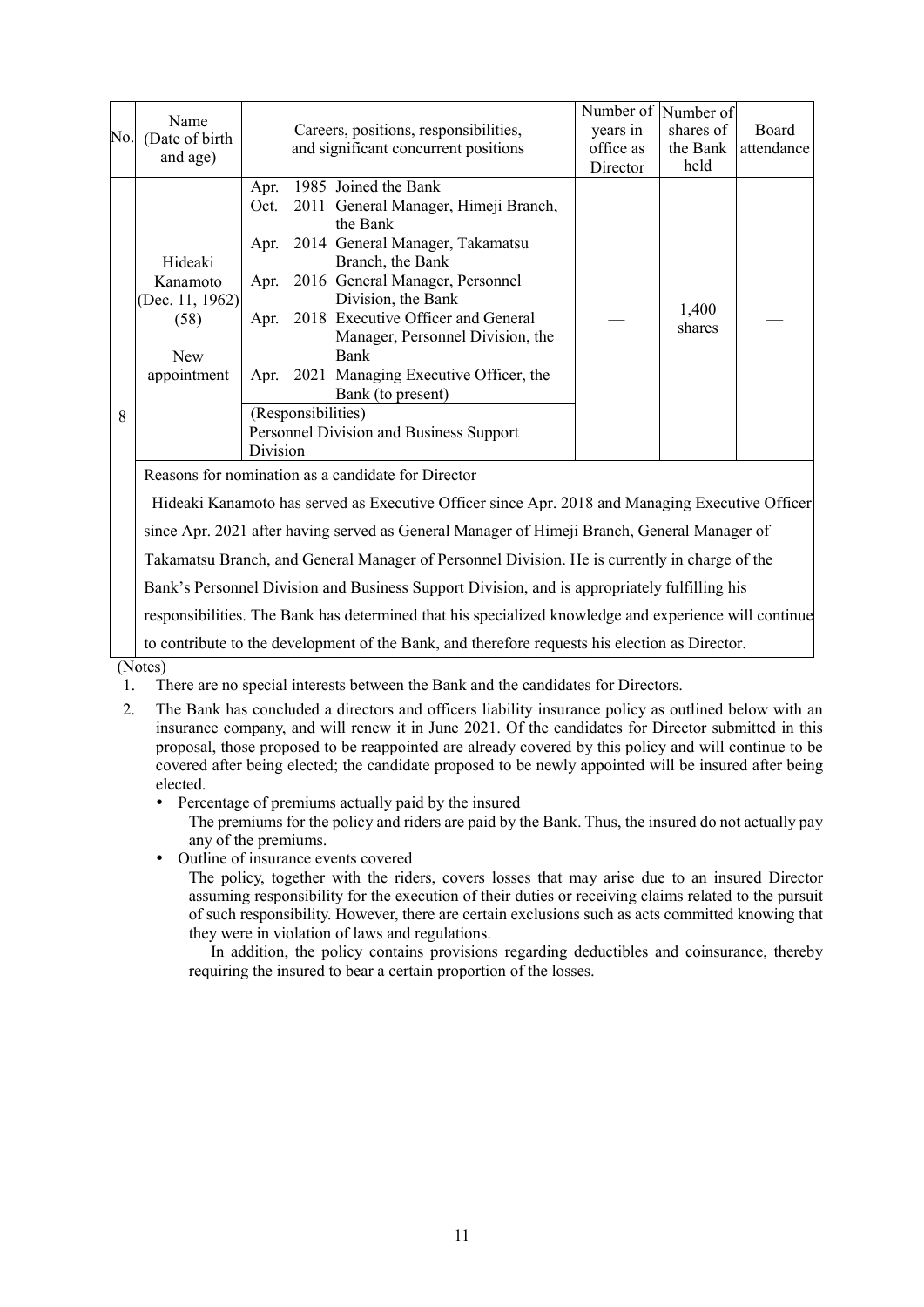# **Proposal No. 3: Election of Seven (7) Directors serving as Audit and Supervisory Committee Members**

The term of office of all seven (7) incumbent Directors serving as Audit and Supervisory Committee Members will expire at the close of this Meeting. Accordingly, the election of seven (7) Directors serving as Audit and Supervisory Committee Members is proposed.

The Bank has obtained the approval of the Audit and Supervisory Committee to submit this proposal.

The candidates for Directors serving as Audit and Supervisory Committee Members are as follows:

|                                                |                                                                                      | Current position at the                                                                   | Outside Directors' experience and skills |         |                         |               |                            |
|------------------------------------------------|--------------------------------------------------------------------------------------|-------------------------------------------------------------------------------------------|------------------------------------------|---------|-------------------------|---------------|----------------------------|
| No.<br>1<br>$\overline{2}$<br>3<br>4<br>5<br>6 | Name                                                                                 | Bank                                                                                      | Corporate<br>management                  | Finance | Financial<br>accounting | Legal affairs | Regional<br>revitalization |
|                                                | Toshiya Yoritomi<br>(Reappointment)                                                  | Director serving as<br>Audit and Supervisory<br><b>Committee Member</b><br>(Full-time)    |                                          |         |                         |               |                            |
|                                                | Kazuhiro Kumihashi<br>(New appointment)                                              | Managing Executive<br>Officer and Advisor to<br><b>Auditing Division</b>                  |                                          |         |                         |               |                            |
|                                                | Michiyo Ihara<br>(Reappointment)<br>(Outside Director)<br>(Independent Director)     | <b>Outside Director</b><br>serving as Audit and<br>Supervisory<br><b>Committee Member</b> |                                          |         |                         |               |                            |
|                                                | Junichi Itoh<br>(Reappointment)<br>(Outside Director)<br>(Independent Director)      | <b>Outside Director</b><br>serving as Audit and<br>Supervisory<br><b>Committee Member</b> |                                          |         |                         |               |                            |
|                                                | Yasuko Yamada<br>(Reappointment)<br>(Outside Director)<br>(Independent Director)     | <b>Outside Director</b><br>serving as Audit and<br>Supervisory<br>Committee Member        |                                          |         |                         |               |                            |
|                                                | Nobuyuki Souda<br>(Reappointment)<br>(Outside Director)<br>(Independent Director)    | <b>Outside Director</b><br>serving as Audit and<br>Supervisory<br>Committee Member        |                                          |         |                         |               |                            |
| 7                                              | Tomoko Fujimoto<br>(New appointment)<br>(Outside Director)<br>(Independent Director) |                                                                                           |                                          |         |                         |               |                            |

(Reference)

If candidates for this proposal and Proposal No. 2 are elected as proposed, the ratio of Outside Directors will be not less than one third (1/3) and there will be three (3) female Directors.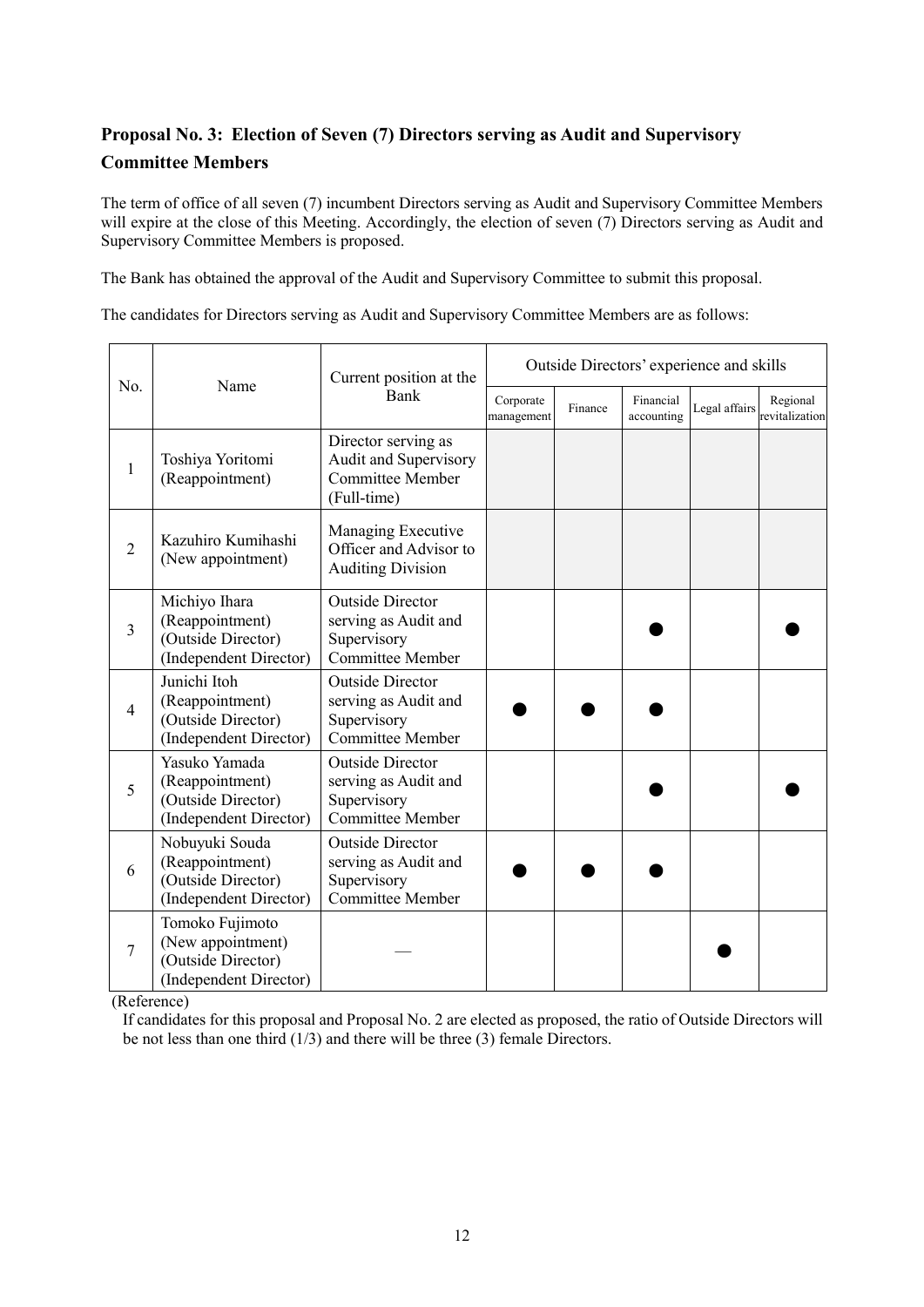|   | Name<br>No. (Date of birth<br>and age)                          |                                                                                             | Careers, positions, responsibilities,<br>and significant concurrent positions                                                                                                                                                                                                                                                                                                                                                                                                                                                                                                                                                                                                                                                                                                                                                 | Number of<br>years in<br>office                                                                                                                       | Number of<br>shares of<br>the Bank<br>held | Attendance                                                                                                   |
|---|-----------------------------------------------------------------|---------------------------------------------------------------------------------------------|-------------------------------------------------------------------------------------------------------------------------------------------------------------------------------------------------------------------------------------------------------------------------------------------------------------------------------------------------------------------------------------------------------------------------------------------------------------------------------------------------------------------------------------------------------------------------------------------------------------------------------------------------------------------------------------------------------------------------------------------------------------------------------------------------------------------------------|-------------------------------------------------------------------------------------------------------------------------------------------------------|--------------------------------------------|--------------------------------------------------------------------------------------------------------------|
| 1 | Toshiya<br>Yoritomi<br>(Nov. 30, 1959)<br>(61)<br>Reappointment | Apr.<br>Jan.<br>Apr.<br>Apr.<br>Apr.<br>Apr.<br>Apr.<br>Apr.<br>Apr.<br>Jun.<br>0 companies | 1982 Joined the Bank<br>2008 General Manager, Kawashima<br>Branch, the Bank<br>2009 General Manager, Miki Branch, the<br>Bank<br>2010 General Manager, Executive<br>Secretariat Office, the Bank<br>2013 Executive Officer, General<br>Manager, Kanonji Branch and<br>General Manager, Kanonji-minami<br>Branch, the Bank<br>2015 Executive Officer and General<br>Manager, Business Management<br>Division, the Bank<br>2016 Executive Officer and General<br>Manager, Marugame Branch, the<br>Bank<br>2017 Managing Executive Officer, the<br><b>Bank</b><br>2019 Managing Executive Officer and<br>Advisor to Auditing Division, the<br><b>Bank</b><br>2019 Director and Audit and Supervisory<br>Committee Member, the Bank (to<br>present)<br>(Positions at other listed companies)<br>(Significant concurrent position) | Director<br>serving as<br>Audit and<br>Supervisory<br>Committee<br>Member:<br>2 years<br>Director:<br>2 years<br>(at the close<br>of this<br>Meeting) | 4,000<br>shares                            | Board of<br>Directors:<br>12/12<br>$(100\%)$<br>Audit and<br>Supervisory<br>Committee:<br>13/13<br>$(100\%)$ |
|   |                                                                 |                                                                                             | Reasons for nomination as a candidate for Director                                                                                                                                                                                                                                                                                                                                                                                                                                                                                                                                                                                                                                                                                                                                                                            |                                                                                                                                                       |                                            |                                                                                                              |
|   |                                                                 |                                                                                             | Toshiya Yoritomi has served as General Manager of Executive Secretariat Office and General                                                                                                                                                                                                                                                                                                                                                                                                                                                                                                                                                                                                                                                                                                                                    |                                                                                                                                                       |                                            |                                                                                                              |
|   |                                                                 |                                                                                             | Manager of Business Management Division at headquarters in addition to General Manager of                                                                                                                                                                                                                                                                                                                                                                                                                                                                                                                                                                                                                                                                                                                                     |                                                                                                                                                       |                                            |                                                                                                              |
|   |                                                                 |                                                                                             | Kawashima Branch, Miki Branch, Kanonji Branch and Marugame Branch, and has ample knowledge                                                                                                                                                                                                                                                                                                                                                                                                                                                                                                                                                                                                                                                                                                                                    |                                                                                                                                                       |                                            |                                                                                                              |

in banking operations based on these experiences. The Bank has determined that his extensive experience and deep insight will continue to contribute to enhancing the effectiveness of the decision making of the Board of Directors as well as management supervision, and therefore requests his

election as Director serving as Audit and Supervisory Committee Member.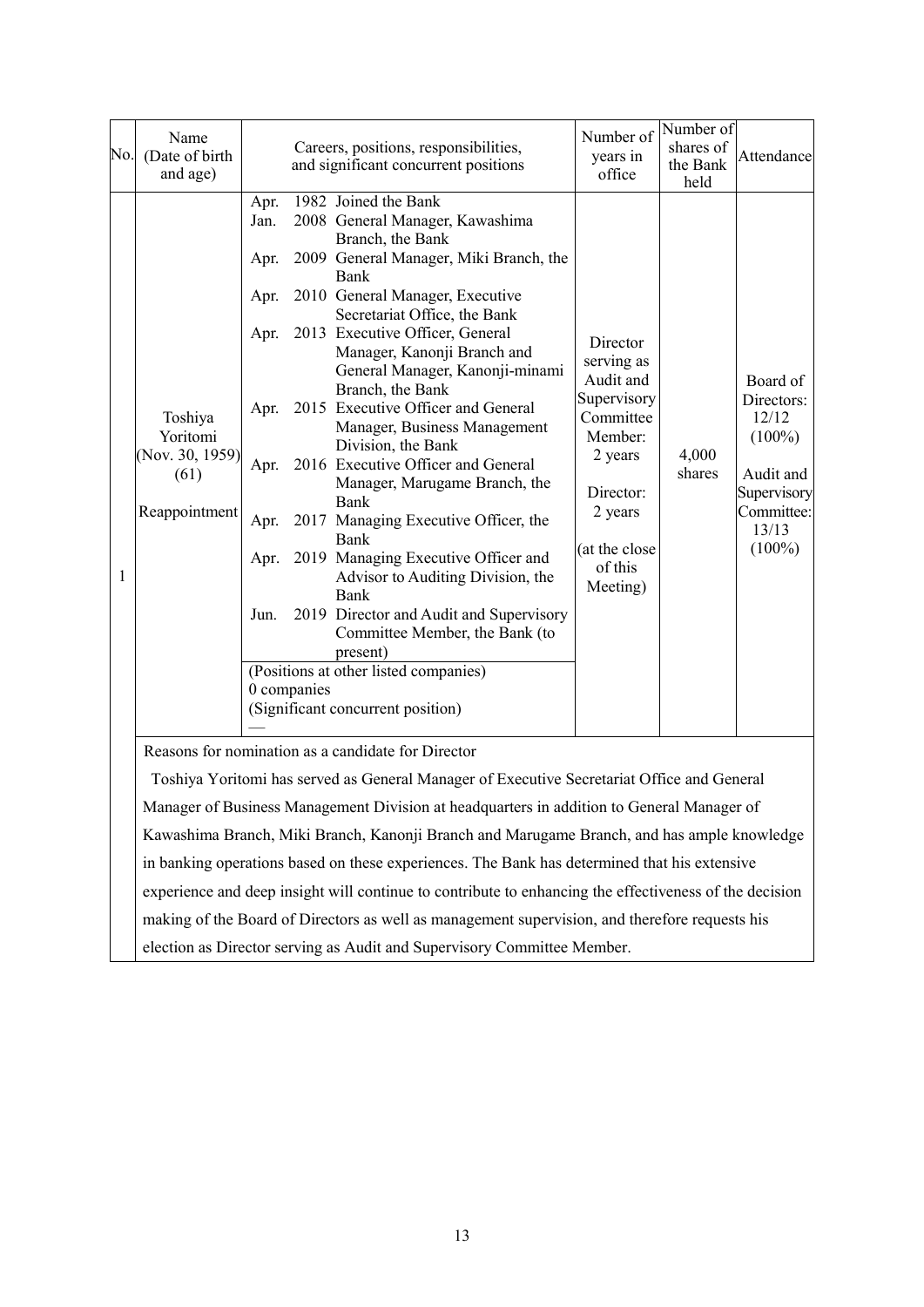|                | Name<br>No. (Date of birth<br>and age)                                                                                                               |                      |             | Careers, positions, responsibilities,<br>and significant concurrent positions                                                                                                                                                                                                                                                                                                                                                                                                                                                                                                                                                                                                                  | Number of<br>years in<br>office                                                         | Number of<br>shares of<br>the Bank<br>held | Attendance                                                       |  |
|----------------|------------------------------------------------------------------------------------------------------------------------------------------------------|----------------------|-------------|------------------------------------------------------------------------------------------------------------------------------------------------------------------------------------------------------------------------------------------------------------------------------------------------------------------------------------------------------------------------------------------------------------------------------------------------------------------------------------------------------------------------------------------------------------------------------------------------------------------------------------------------------------------------------------------------|-----------------------------------------------------------------------------------------|--------------------------------------------|------------------------------------------------------------------|--|
| $\overline{2}$ | Kazuhiro<br>Kumihashi<br>(Jul. 17, 1960)<br>(60)<br><b>New</b><br>appointment                                                                        | Apr.<br>Oct.<br>Apr. | 0 companies | 1983 Joined the Bank<br>2012 Deputy General Manager, Corporate<br>Planning Division, the Bank<br>2015 General Manager, Compliance and<br>Legal Affairs Office, and Deputy<br>General Manager, General<br>Administration Division, the Bank<br>Apr. 2016 Executive Officer, General<br>Manager, General Administration<br>Division, and General Manager,<br>Compliance and Legal Affairs<br>Office, the Bank<br>Apr. 2018 Managing Executive Officer and<br>General Manager, Auditing<br>Division, the Bank<br>Apr. 2021 Managing Executive Officer and<br>Advisor to Auditing Division, the<br>Bank (to present)<br>(Positions at other listed companies)<br>(Significant concurrent position) | Director<br>serving as<br>Audit and<br>Supervisory<br>Committee<br>Member:<br>Director: | 1,600<br>shares                            | Board of<br>Directors:<br>Audit and<br>Supervisory<br>Committee: |  |
|                | Reasons for nomination as a candidate for Director<br>Kazuhiro Kumihashi has served as Deputy General Manager of Corporate Planning Division, Deputy |                      |             |                                                                                                                                                                                                                                                                                                                                                                                                                                                                                                                                                                                                                                                                                                |                                                                                         |                                            |                                                                  |  |
|                |                                                                                                                                                      |                      |             | General Manager of General Administration Division, General Manager of Compliance and Legal                                                                                                                                                                                                                                                                                                                                                                                                                                                                                                                                                                                                    |                                                                                         |                                            |                                                                  |  |
|                |                                                                                                                                                      |                      |             | Affairs Office, General Manager of General Administration Division, and General Manager of                                                                                                                                                                                                                                                                                                                                                                                                                                                                                                                                                                                                     |                                                                                         |                                            |                                                                  |  |
|                |                                                                                                                                                      |                      |             | Auditing Division, and has ample knowledge in banking operations based on these experiences. The                                                                                                                                                                                                                                                                                                                                                                                                                                                                                                                                                                                               |                                                                                         |                                            |                                                                  |  |
|                |                                                                                                                                                      |                      |             | Bank has determined that his extensive experience and deep insight will contribute to enhancing the                                                                                                                                                                                                                                                                                                                                                                                                                                                                                                                                                                                            |                                                                                         |                                            |                                                                  |  |
|                |                                                                                                                                                      |                      |             | effectiveness of the decision making of the Board of Directors as well as management supervision,                                                                                                                                                                                                                                                                                                                                                                                                                                                                                                                                                                                              |                                                                                         |                                            |                                                                  |  |
|                |                                                                                                                                                      |                      |             | and therefore requests his election as Director serving as Audit and Supervisory Committee Member.                                                                                                                                                                                                                                                                                                                                                                                                                                                                                                                                                                                             |                                                                                         |                                            |                                                                  |  |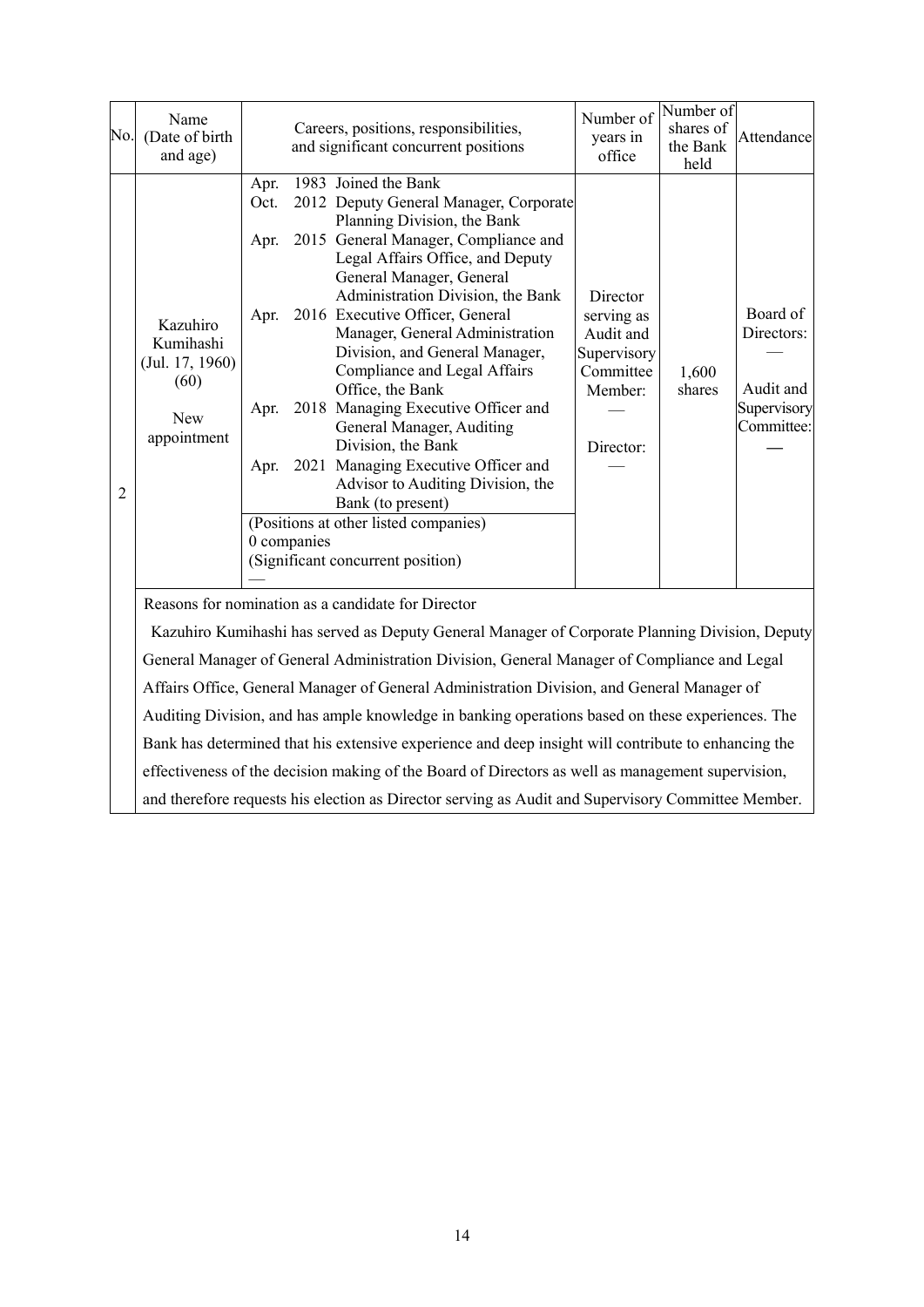| No.                                                                                                 | Name<br>(Date of birth<br>and age)                                                                             |                                                                                      |           | Careers, positions, responsibilities,<br>and significant concurrent positions                                                                                                                                                                                                                                                                                                                                                                                                                                                                                                                                                                                                                                                                                                                                                                                                                                                                                                                                                                                                                                                                                                                                                                                                        | Number of<br>years in<br>office                                                                                                                                  | Number of<br>shares of<br>the Bank<br>held | Attendance                                                                                                     |
|-----------------------------------------------------------------------------------------------------|----------------------------------------------------------------------------------------------------------------|--------------------------------------------------------------------------------------|-----------|--------------------------------------------------------------------------------------------------------------------------------------------------------------------------------------------------------------------------------------------------------------------------------------------------------------------------------------------------------------------------------------------------------------------------------------------------------------------------------------------------------------------------------------------------------------------------------------------------------------------------------------------------------------------------------------------------------------------------------------------------------------------------------------------------------------------------------------------------------------------------------------------------------------------------------------------------------------------------------------------------------------------------------------------------------------------------------------------------------------------------------------------------------------------------------------------------------------------------------------------------------------------------------------|------------------------------------------------------------------------------------------------------------------------------------------------------------------|--------------------------------------------|----------------------------------------------------------------------------------------------------------------|
| 3                                                                                                   | Michiyo Ihara<br>(Aug. 8, 1945)<br>(75)<br>Reappointment<br>(Outside<br>Director)<br>(Independent<br>Director) | Apr.<br>Apr.<br>Apr.<br>Apr.<br>Apr.<br>Apr.<br>Jun.<br>Jun.<br>Jun.<br>Jun.<br>Apr. | 1 company | Nov. 1985 Professor, Faculty of Economics,<br>Kagawa University<br>2002 Dean, Faculty of Economics,<br>Kagawa University<br>2004 Professor and Dean, Graduate<br>School of Management, Kagawa<br>University<br>Dec. 2007 Management Committee, NHK<br>2008 Management Committee and<br>Auditing Committee, NHK<br>2009 Management Committee and<br>Auditing Committee (full-time),<br><b>NHK</b><br>2009 Professor Emeritus, Kagawa<br>University (to present)<br>2014 Professor, Faculty of Business<br>Administration, Takamatsu<br>University<br>2014 Outside Director, Shikoku Electric<br>Power Co., Inc.<br>2015 Outside Director, the Bank<br>2017 Outside Director (Audit and<br>Supervisory Committee Member),<br>Shikoku Electric Power Co., Inc. (to<br>present)<br>2017 Outside Director (Audit and<br>Supervisory Committee Member),<br>the Bank<br>2019 Visiting Professor, Faculty of<br>Business Administration, Takamatsu<br>University (to present)<br>(Positions at other listed companies)<br>(Significant concurrent positions)<br>Professor Emeritus, Kagawa University; Visiting<br>Professor, Faculty of Business Administration,<br>Takamatsu University; Outside Director (Audit<br>and Supervisory Committee Member), Shikoku<br>Electric Power Co., Inc. | Director<br>serving as<br>Audit and<br>Supervisory<br>Committee<br>Member:<br>4 years<br>Outside<br>Director:<br>6 years<br>(at the close<br>of this<br>Meeting) | 0 shares                                   | Board of<br>Directors:<br>11/12<br>$(91.6\%)$<br>Audit and<br>Supervisory<br>Committee:<br>12/13<br>$(92.3\%)$ |
|                                                                                                     |                                                                                                                |                                                                                      |           | Reasons for nomination as a candidate for, and an outline of the role expected as, Outside Director                                                                                                                                                                                                                                                                                                                                                                                                                                                                                                                                                                                                                                                                                                                                                                                                                                                                                                                                                                                                                                                                                                                                                                                  |                                                                                                                                                                  |                                            |                                                                                                                |
|                                                                                                     |                                                                                                                |                                                                                      |           | Michiyo Ihara has held important posts as a professor at the Faculty of Economics and the Graduate                                                                                                                                                                                                                                                                                                                                                                                                                                                                                                                                                                                                                                                                                                                                                                                                                                                                                                                                                                                                                                                                                                                                                                                   |                                                                                                                                                                  |                                            |                                                                                                                |
|                                                                                                     |                                                                                                                |                                                                                      |           | School of Management of Kagawa University, possesses expertise in particular on financial                                                                                                                                                                                                                                                                                                                                                                                                                                                                                                                                                                                                                                                                                                                                                                                                                                                                                                                                                                                                                                                                                                                                                                                            |                                                                                                                                                                  |                                            |                                                                                                                |
|                                                                                                     |                                                                                                                |                                                                                      |           | accounting and regional revitalization as an academic expert, and has excellent personality and                                                                                                                                                                                                                                                                                                                                                                                                                                                                                                                                                                                                                                                                                                                                                                                                                                                                                                                                                                                                                                                                                                                                                                                      |                                                                                                                                                                  |                                            |                                                                                                                |
|                                                                                                     |                                                                                                                |                                                                                      |           | insights. Further, she has served as the Bank's Outside Director since Jun. 2015 and Director and                                                                                                                                                                                                                                                                                                                                                                                                                                                                                                                                                                                                                                                                                                                                                                                                                                                                                                                                                                                                                                                                                                                                                                                    |                                                                                                                                                                  |                                            |                                                                                                                |
|                                                                                                     |                                                                                                                |                                                                                      |           | Audit and Supervisory Committee Member since Jun. 2017, and has been appropriately supervising its                                                                                                                                                                                                                                                                                                                                                                                                                                                                                                                                                                                                                                                                                                                                                                                                                                                                                                                                                                                                                                                                                                                                                                                   |                                                                                                                                                                  |                                            |                                                                                                                |
|                                                                                                     |                                                                                                                |                                                                                      |           | management. Thus, the Bank has determined that she will continue to contribute to management                                                                                                                                                                                                                                                                                                                                                                                                                                                                                                                                                                                                                                                                                                                                                                                                                                                                                                                                                                                                                                                                                                                                                                                         |                                                                                                                                                                  |                                            |                                                                                                                |
|                                                                                                     |                                                                                                                |                                                                                      |           | supervision as an Audit and Supervisory Committee Member with an independent standpoint. If                                                                                                                                                                                                                                                                                                                                                                                                                                                                                                                                                                                                                                                                                                                                                                                                                                                                                                                                                                                                                                                                                                                                                                                          |                                                                                                                                                                  |                                            |                                                                                                                |
|                                                                                                     |                                                                                                                |                                                                                      |           | elected, albeit having no direct experience in corporate management, she is expected to play the role                                                                                                                                                                                                                                                                                                                                                                                                                                                                                                                                                                                                                                                                                                                                                                                                                                                                                                                                                                                                                                                                                                                                                                                |                                                                                                                                                                  |                                            |                                                                                                                |
| of providing guidance and suggestions that facilitate financial accounting and governance, bringing |                                                                                                                |                                                                                      |           |                                                                                                                                                                                                                                                                                                                                                                                                                                                                                                                                                                                                                                                                                                                                                                                                                                                                                                                                                                                                                                                                                                                                                                                                                                                                                      |                                                                                                                                                                  |                                            |                                                                                                                |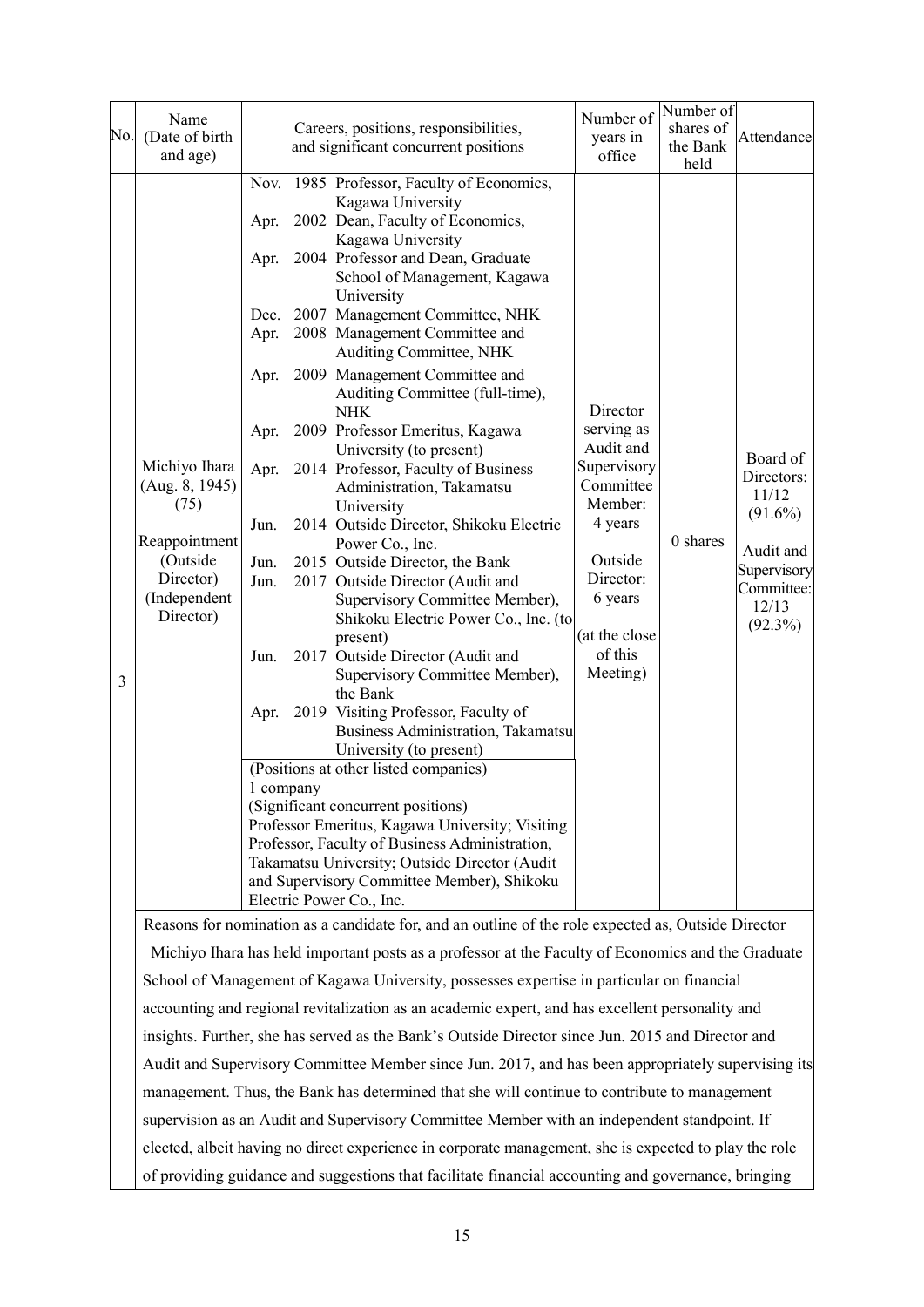her years of hands-on experience at NHK as well as drawing on her expertise and knowledge accumulated over the years as a university professor. For that reason, the Bank requests her election as Outside Director serving as an Audit and Supervisory Committee Member.

Note on the candidate for Outside Director

The Bank does not have any transactional relationship with Michiyo Ihara, other than ordinary

banking transactions as a general depositor.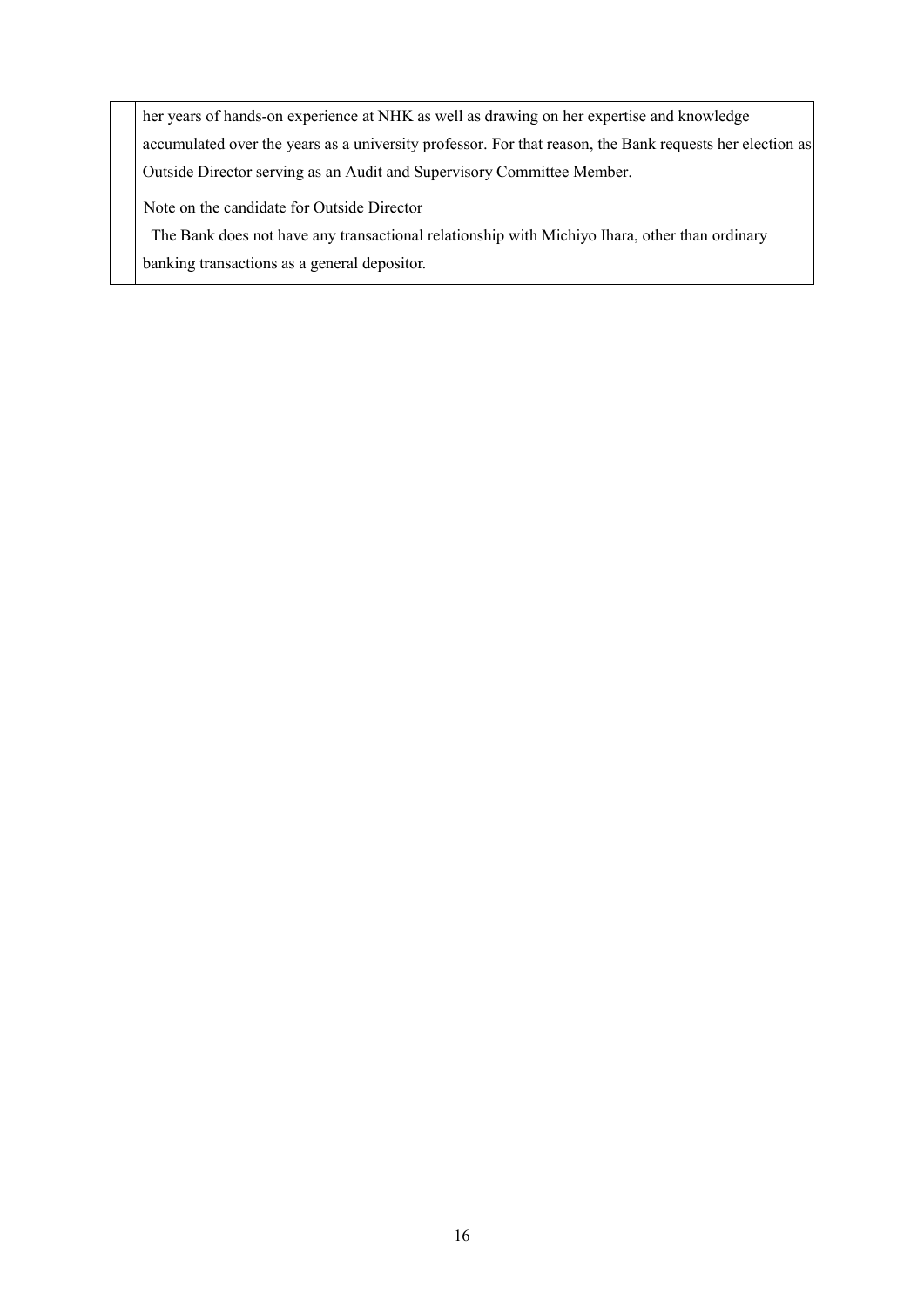| No.            | Name<br>(Date of birth<br>and age)                                                                                          |                                                                      |                                                                                       | Careers, positions, responsibilities,<br>and significant concurrent positions                                                                                                                                                                                                                                                                                                                                                                                                                                                                                                                                                                                                                                                                                                                                                                                                                                              | Number of<br>years in<br>office                                                                                                                                  | Number of<br>shares of<br>the Bank<br>held | Attendance                                                                                                   |  |  |
|----------------|-----------------------------------------------------------------------------------------------------------------------------|----------------------------------------------------------------------|---------------------------------------------------------------------------------------|----------------------------------------------------------------------------------------------------------------------------------------------------------------------------------------------------------------------------------------------------------------------------------------------------------------------------------------------------------------------------------------------------------------------------------------------------------------------------------------------------------------------------------------------------------------------------------------------------------------------------------------------------------------------------------------------------------------------------------------------------------------------------------------------------------------------------------------------------------------------------------------------------------------------------|------------------------------------------------------------------------------------------------------------------------------------------------------------------|--------------------------------------------|--------------------------------------------------------------------------------------------------------------|--|--|
| $\overline{4}$ | Junichi Itoh<br>(Nov. 26, 1950)<br>(70)<br>Reappointment<br>(Outside<br>Director)<br>(Independent<br>Director)              | Apr.<br>Jun.<br>Jun.<br>Jan.<br>Jun.<br>Jun.<br>Jun.<br>Jun.<br>Jun. | 1 company                                                                             | 1975 Joined The Mitsubishi Bank, Ltd.<br>2002 Executive Officer, The Bank of<br>Tokyo-Mitsubishi, Ltd.<br>2005 Managing Director, The Bank of<br>Tokyo-Mitsubishi, Ltd.<br>2006 Managing Director, The Bank of<br>Tokyo-Mitsubishi UFJ, Ltd.<br>May 2009 Senior Managing Executive Officer,<br>The Bank of Tokyo-Mitsubishi UFJ,<br>Ltd. (retired in Jun. 2011)<br>2011 Representative Director, Senior<br>Executive Vice President, CFO,<br>NIKON CORPORATION (retired<br>in Jun. 2016)<br>2016 Advisor, NIKON CORPORATION<br>(retired in Jun. 2019)<br>2016 Outside Audit & Supervisory Board<br>Member, the Bank<br>2017 Outside Director (Audit and<br>Supervisory Committee Member),<br>the Bank<br>2018 Outside Audit & Supervisory Board<br>Member, NGK INSULATORS,<br>LTD. (to present)<br>(Positions at other listed companies)<br>(Significant concurrent position)<br>Outside Audit & Supervisory Board Member, | Director<br>serving as<br>Audit and<br>Supervisory<br>Committee<br>Member:<br>4 years<br>Outside<br>Director:<br>4 years<br>(at the close<br>of this<br>Meeting) | 0 shares                                   | Board of<br>Directors:<br>12/12<br>$(100\%)$<br>Audit and<br>Supervisory<br>Committee:<br>13/13<br>$(100\%)$ |  |  |
|                | NGK INSULATORS, LTD.<br>Reasons for nomination as a candidate for, and an outline of the role expected as, Outside Director |                                                                      |                                                                                       |                                                                                                                                                                                                                                                                                                                                                                                                                                                                                                                                                                                                                                                                                                                                                                                                                                                                                                                            |                                                                                                                                                                  |                                            |                                                                                                              |  |  |
|                |                                                                                                                             |                                                                      | Junichi Itoh has ample experience as a corporate manager at MUFG Bank, Ltd. and NIKON |                                                                                                                                                                                                                                                                                                                                                                                                                                                                                                                                                                                                                                                                                                                                                                                                                                                                                                                            |                                                                                                                                                                  |                                            |                                                                                                              |  |  |
|                |                                                                                                                             |                                                                      |                                                                                       | CORPORATION, possesses expertise in particular on finance and financial accounting, and has                                                                                                                                                                                                                                                                                                                                                                                                                                                                                                                                                                                                                                                                                                                                                                                                                                |                                                                                                                                                                  |                                            |                                                                                                              |  |  |
|                |                                                                                                                             |                                                                      |                                                                                       | excellent personality and insights. Further, he has served as the Bank's Outside Audit & Supervisory                                                                                                                                                                                                                                                                                                                                                                                                                                                                                                                                                                                                                                                                                                                                                                                                                       |                                                                                                                                                                  |                                            |                                                                                                              |  |  |
|                |                                                                                                                             |                                                                      |                                                                                       | Board Member since Jun. 2016 and Director and Audit and Supervisory Committee Member since                                                                                                                                                                                                                                                                                                                                                                                                                                                                                                                                                                                                                                                                                                                                                                                                                                 |                                                                                                                                                                  |                                            |                                                                                                              |  |  |
|                |                                                                                                                             |                                                                      |                                                                                       | Jun. 2017, and has been appropriately supervising its management. Thus, the Bank has determined                                                                                                                                                                                                                                                                                                                                                                                                                                                                                                                                                                                                                                                                                                                                                                                                                            |                                                                                                                                                                  |                                            |                                                                                                              |  |  |
|                |                                                                                                                             |                                                                      |                                                                                       | that he will continue to contribute to management supervision as an Audit and Supervisory Committee                                                                                                                                                                                                                                                                                                                                                                                                                                                                                                                                                                                                                                                                                                                                                                                                                        |                                                                                                                                                                  |                                            |                                                                                                              |  |  |
|                |                                                                                                                             |                                                                      |                                                                                       | Member with an independent standpoint. If elected, he is expected to play the role of providing                                                                                                                                                                                                                                                                                                                                                                                                                                                                                                                                                                                                                                                                                                                                                                                                                            |                                                                                                                                                                  |                                            |                                                                                                              |  |  |
|                |                                                                                                                             |                                                                      |                                                                                       | guidance and suggestions that facilitate the Bank's management, drawing on his experience and                                                                                                                                                                                                                                                                                                                                                                                                                                                                                                                                                                                                                                                                                                                                                                                                                              |                                                                                                                                                                  |                                            |                                                                                                              |  |  |
|                |                                                                                                                             |                                                                      |                                                                                       | knowledge as a corporate manager. For that reason, the Bank requests his election as Outside Director                                                                                                                                                                                                                                                                                                                                                                                                                                                                                                                                                                                                                                                                                                                                                                                                                      |                                                                                                                                                                  |                                            |                                                                                                              |  |  |
|                |                                                                                                                             |                                                                      |                                                                                       | serving as an Audit and Supervisory Committee Member.                                                                                                                                                                                                                                                                                                                                                                                                                                                                                                                                                                                                                                                                                                                                                                                                                                                                      |                                                                                                                                                                  |                                            |                                                                                                              |  |  |
|                | Note on the candidate for Outside Director                                                                                  |                                                                      |                                                                                       |                                                                                                                                                                                                                                                                                                                                                                                                                                                                                                                                                                                                                                                                                                                                                                                                                                                                                                                            |                                                                                                                                                                  |                                            |                                                                                                              |  |  |
|                |                                                                                                                             |                                                                      |                                                                                       | Junichi Itoh is a former affiliate of MUFG Bank, Ltd. and NIKON CORPORATION. Whereas the                                                                                                                                                                                                                                                                                                                                                                                                                                                                                                                                                                                                                                                                                                                                                                                                                                   |                                                                                                                                                                  |                                            |                                                                                                              |  |  |
|                | Bank has ordinary banking transactions with the two companies, the ratio of the respective companies'                       |                                                                      |                                                                                       |                                                                                                                                                                                                                                                                                                                                                                                                                                                                                                                                                                                                                                                                                                                                                                                                                                                                                                                            |                                                                                                                                                                  |                                            |                                                                                                              |  |  |

net sales to the Bank against their respective total consolidated net sales for the business year was less than 2%; and the ratio of the Bank's consolidated gross profit by transactions with the respective companies against its total consolidated gross profit for the latest business year was also less than 2%.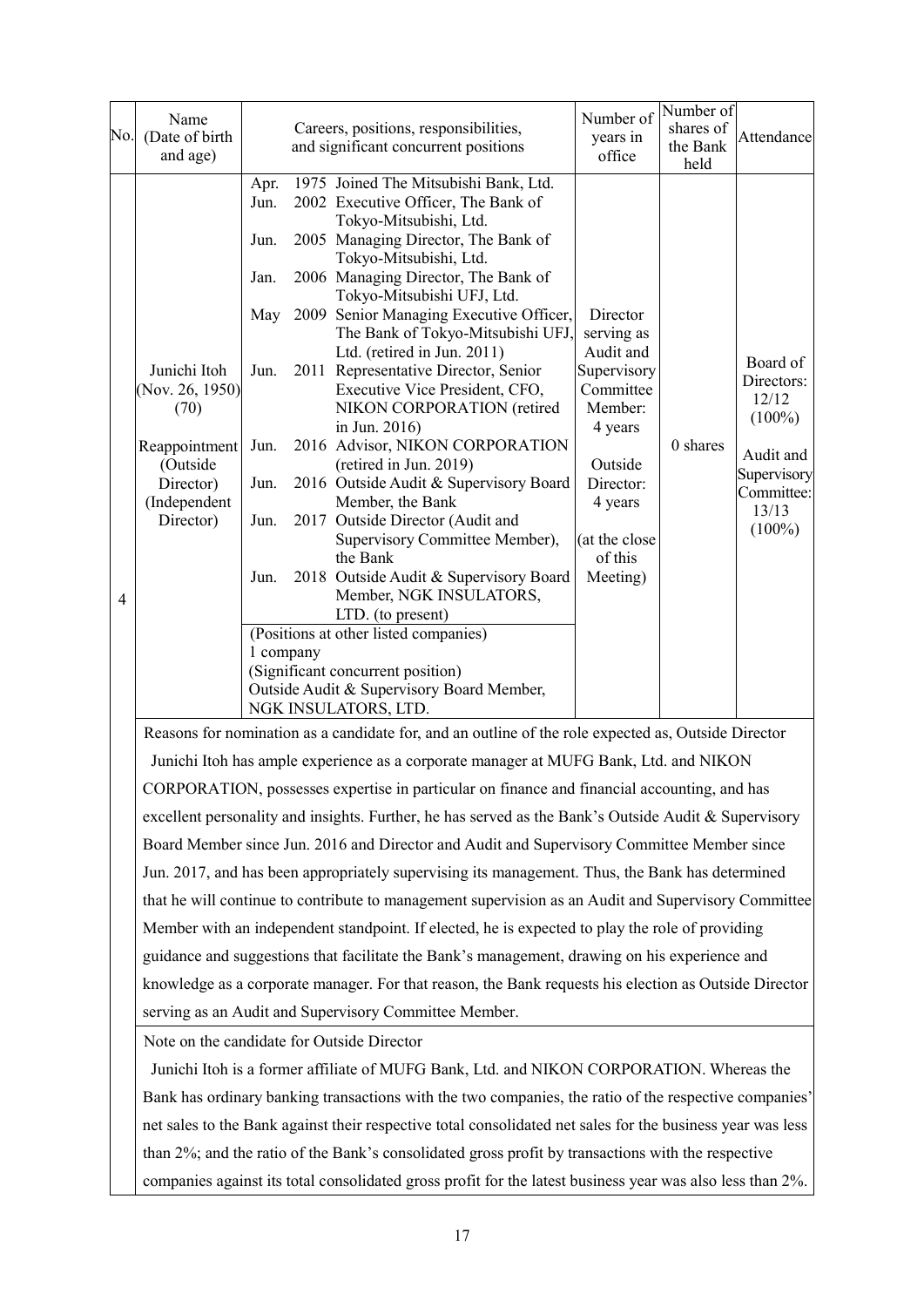Therefore, the Bank determines that this factor does not affect his independence. In addition, nine (9) years and eleven (11) months have already passed since he retired from MUFG Bank, Ltd. and one (1) year and eleven (11) months from NIKON CORPORATION. The Bank did not have any business transactions with NGK INSULATORS, LTD. in the fiscal year under review.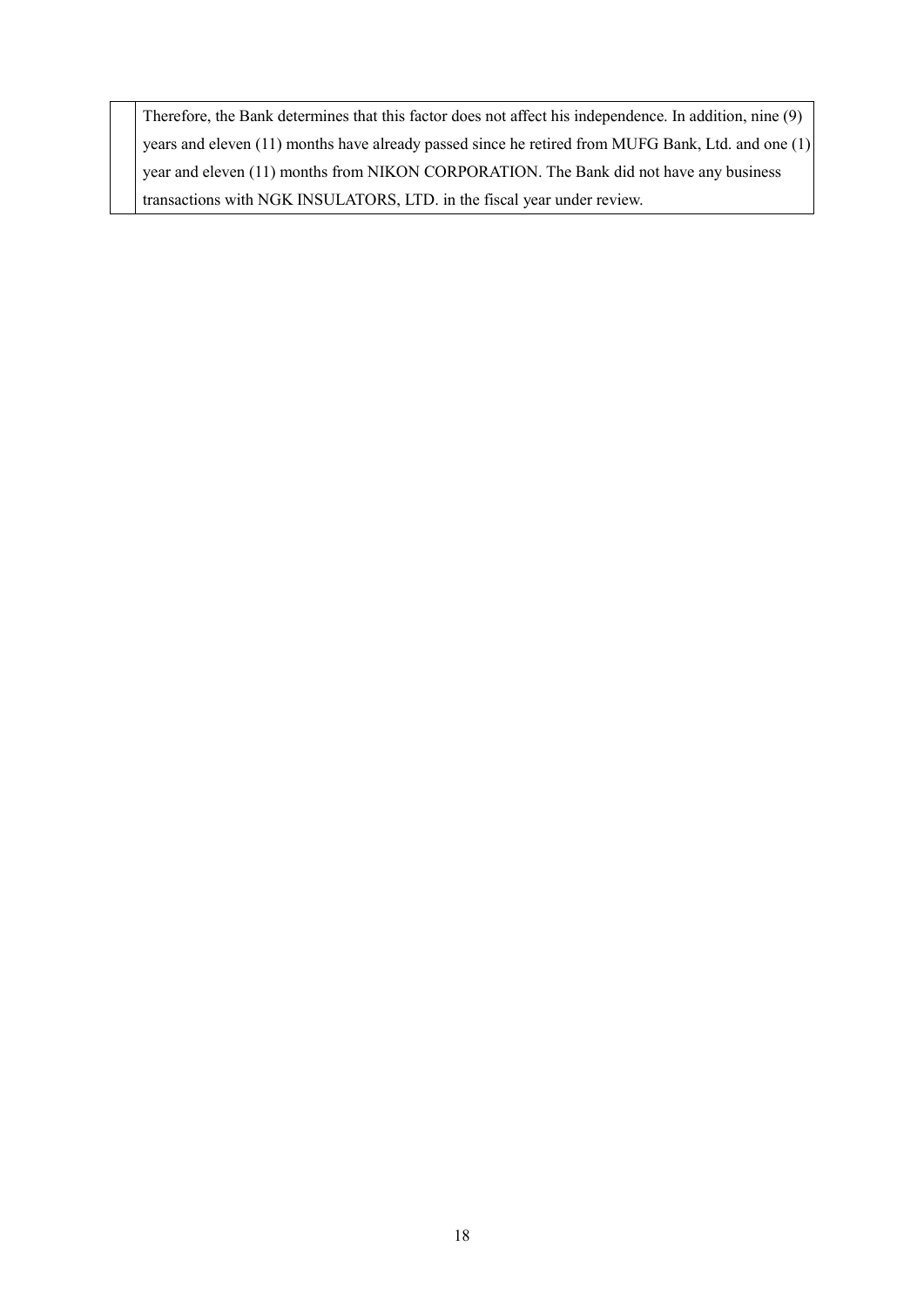|     | Name                                                                                          |                                       |                                                                                      |                                                                                                                                                       | Number of                | Number of                        |             |  |
|-----|-----------------------------------------------------------------------------------------------|---------------------------------------|--------------------------------------------------------------------------------------|-------------------------------------------------------------------------------------------------------------------------------------------------------|--------------------------|----------------------------------|-------------|--|
| No. | (Date of birth                                                                                | Careers, positions, responsibilities, |                                                                                      |                                                                                                                                                       | years in                 | shares of                        | Attendance  |  |
|     | and age)                                                                                      |                                       |                                                                                      | and significant concurrent positions                                                                                                                  | office                   | the Bank                         |             |  |
|     |                                                                                               |                                       |                                                                                      |                                                                                                                                                       |                          | held                             |             |  |
|     |                                                                                               | Apr.                                  |                                                                                      | 1982 Joined the Kagawa Prefectural                                                                                                                    |                          |                                  |             |  |
|     |                                                                                               |                                       |                                                                                      | Government                                                                                                                                            |                          |                                  |             |  |
|     |                                                                                               | Apr.                                  |                                                                                      | 2008 Director, General Affairs                                                                                                                        |                          |                                  |             |  |
|     |                                                                                               |                                       |                                                                                      | Concentration Division, General                                                                                                                       |                          |                                  |             |  |
|     |                                                                                               |                                       |                                                                                      | Affairs Department, Kagawa<br>Prefectural Government                                                                                                  |                          |                                  |             |  |
|     |                                                                                               | Apr.                                  |                                                                                      | 2009 Deputy Director, Environmental                                                                                                                   |                          |                                  |             |  |
|     |                                                                                               |                                       |                                                                                      | Policy Division, Environment and                                                                                                                      |                          |                                  |             |  |
|     |                                                                                               |                                       |                                                                                      | Forestry Department, and Deputy                                                                                                                       |                          |                                  |             |  |
|     |                                                                                               |                                       |                                                                                      | Director, Human Rights and Social                                                                                                                     |                          |                                  |             |  |
|     |                                                                                               |                                       |                                                                                      | <b>Integration Policy Division, General</b>                                                                                                           |                          |                                  |             |  |
|     |                                                                                               |                                       |                                                                                      | Affairs Department, Kagawa                                                                                                                            |                          |                                  |             |  |
|     |                                                                                               |                                       |                                                                                      | Prefectural Government                                                                                                                                | Director                 |                                  |             |  |
|     |                                                                                               | Apr.                                  |                                                                                      | 2012 Director, General Affairs and                                                                                                                    | serving as               |                                  |             |  |
|     | Yasuko Yamada                                                                                 |                                       |                                                                                      | <b>Education Division, General Affairs</b>                                                                                                            | Audit and<br>Supervisory |                                  | Board of    |  |
|     | (May 12, 1958)<br>(63)<br>Reappointment<br>(Outside<br>Director)<br>(Independent<br>Director) |                                       |                                                                                      | Department, and Deputy Director,                                                                                                                      | Committee                |                                  | Directors:  |  |
|     |                                                                                               |                                       |                                                                                      | Human Rights and Social                                                                                                                               | Member:                  |                                  | 12/12       |  |
|     |                                                                                               |                                       |                                                                                      | Integration Policy Division, General                                                                                                                  | 2 years                  | 0 shares                         | $(100\%)$   |  |
|     |                                                                                               |                                       |                                                                                      | Affairs Department, Kagawa                                                                                                                            |                          |                                  |             |  |
|     |                                                                                               |                                       |                                                                                      | Prefectural Government                                                                                                                                | Outside                  |                                  | Audit and   |  |
|     |                                                                                               | Apr.                                  |                                                                                      | 2013 Secretary-General, Kagawa                                                                                                                        | Director:                |                                  | Supervisory |  |
|     |                                                                                               | Apr.                                  | Prefectural University of Health<br>Sciences<br>2014 Deputy Director-General, Health | 2 years                                                                                                                                               |                          | Committee:<br>13/13<br>$(100\%)$ |             |  |
|     |                                                                                               |                                       |                                                                                      |                                                                                                                                                       |                          |                                  |             |  |
|     |                                                                                               |                                       |                                                                                      | and Welfare Department, Kagawa<br>of this<br>Prefectural Government<br>Meeting)<br>2015 Treasurer and Chief, Accounting<br>Bureau, Kagawa Prefectural | (at the close            |                                  |             |  |
|     |                                                                                               |                                       |                                                                                      |                                                                                                                                                       |                          |                                  |             |  |
|     |                                                                                               | Apr.                                  |                                                                                      |                                                                                                                                                       |                          |                                  |             |  |
| 5   |                                                                                               |                                       |                                                                                      |                                                                                                                                                       |                          |                                  |             |  |
|     |                                                                                               |                                       |                                                                                      | Government                                                                                                                                            |                          |                                  |             |  |
|     |                                                                                               | Apr.                                  |                                                                                      | 2018 Director, The Kagawa Museum                                                                                                                      |                          |                                  |             |  |
|     |                                                                                               |                                       |                                                                                      | (retired in Mar. 2019)                                                                                                                                |                          |                                  |             |  |
|     |                                                                                               | Jun.                                  |                                                                                      | 2019 Outside Director (Audit and                                                                                                                      |                          |                                  |             |  |
|     |                                                                                               |                                       |                                                                                      | Supervisory Committee Member),                                                                                                                        |                          |                                  |             |  |
|     |                                                                                               |                                       |                                                                                      | the Bank (to present)                                                                                                                                 |                          |                                  |             |  |
|     |                                                                                               |                                       |                                                                                      | (Positions at other listed companies)                                                                                                                 |                          |                                  |             |  |
|     |                                                                                               |                                       | 0 companies                                                                          |                                                                                                                                                       |                          |                                  |             |  |
|     |                                                                                               |                                       |                                                                                      | (Significant concurrent position)                                                                                                                     |                          |                                  |             |  |
|     |                                                                                               |                                       |                                                                                      | Reasons for nomination as a candidate for, and an outline of the role expected as, Outside Director                                                   |                          |                                  |             |  |
|     |                                                                                               |                                       |                                                                                      | Yasuko Yamada worked for the Kagawa Prefectural Government, holding a number of important                                                             |                          |                                  |             |  |
|     |                                                                                               |                                       |                                                                                      | positions in departments and divisions relating to the environment, welfare, accounting, and so forth.                                                |                          |                                  |             |  |
|     | As such she has ample of experience in local government possesses expertise in particular on  |                                       |                                                                                      |                                                                                                                                                       |                          |                                  |             |  |

As such, she has ample of experience in local government, possesses expertise in particular on regional revitalization and financial accounting, and has excellent personality and insights. Further, she has served as the Bank's Director and Audit and Supervisory Committee Member since Jun. 2019, and has been appropriately supervising its management. Thus, the Bank has determined that she will continue to contribute to management supervision as an Audit and Supervisory Committee Member with an independent standpoint. If elected, albeit having no direct experience in corporate management, she is expected to play the role of providing guidance and suggestions that facilitate regional revitalization and customer services, drawing on her experience and knowledge accumulated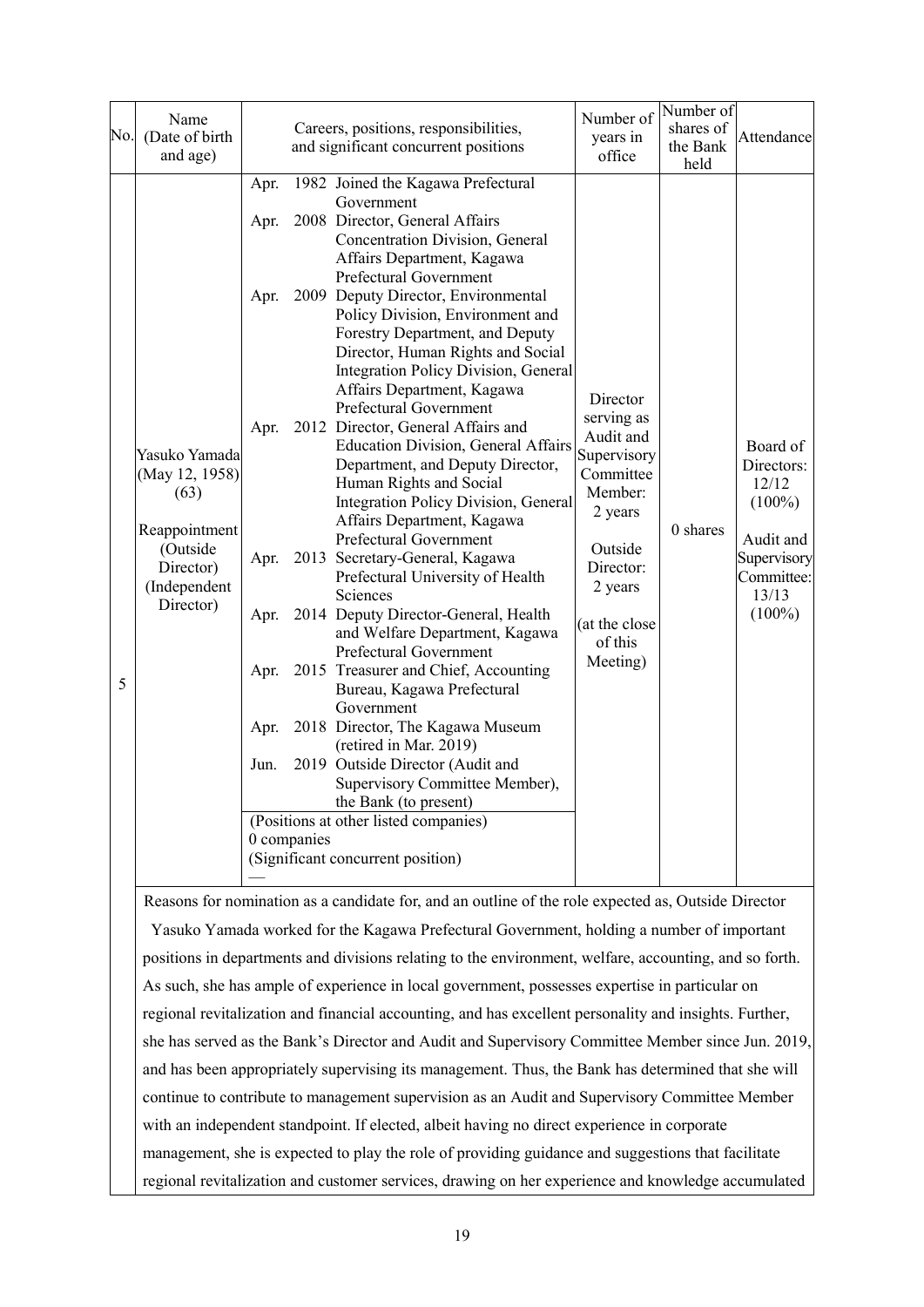on the front line of local government. For that reason, the Bank requests her election as Outside Director serving as an Audit and Supervisory Committee Member.

Note on the candidate for Outside Director

Yasuko Yamada is a former affiliate of the Kagawa Prefectural Government, a customer of the Bank. Whereas the Bank has deposit and loan transactions with the Kagawa Prefectural Government, the ratio of the Bank's consolidated gross profit by transactions with the Kagawa Prefectural Government against its total consolidated gross profit for the latest business year was less than 2%. Although the Bank has made donations to the Kagawa Prefectural Government, the amount is less than 10 million yen per year as an average for the last three years. Therefore, the Bank determines that this factor does not affect her independence. In addition, two (2) years and two (2) months have already passed since she retired from the Kagawa Prefectural Government.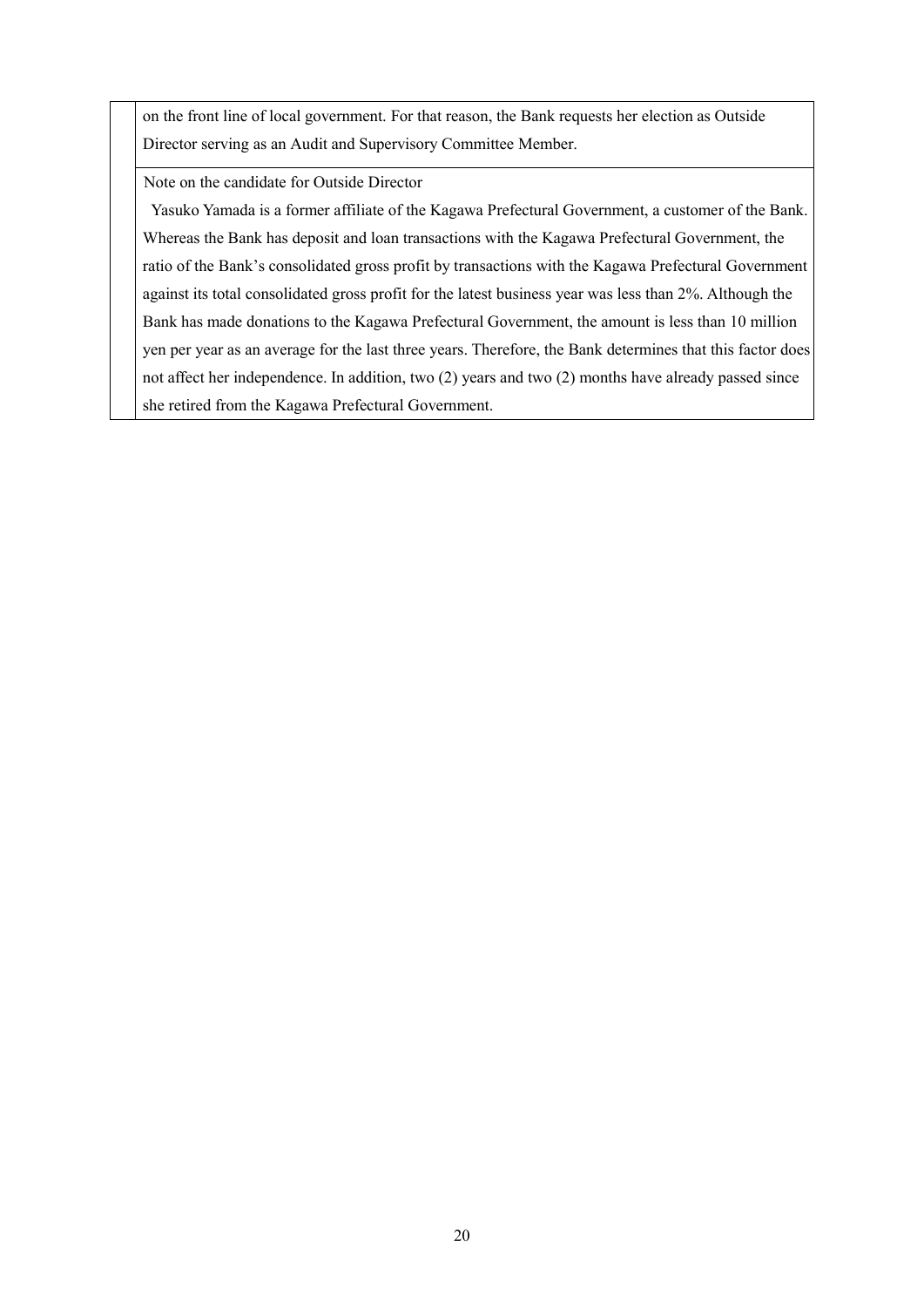| No. | Name<br>(Date of birth<br>and age)    | Careers, positions, responsibilities,<br>and significant concurrent positions |               | Number of<br>years in<br>office                                                                                                           | Number of<br>shares of<br>the Bank<br>held | Attendance |                                    |
|-----|---------------------------------------|-------------------------------------------------------------------------------|---------------|-------------------------------------------------------------------------------------------------------------------------------------------|--------------------------------------------|------------|------------------------------------|
|     |                                       | Apr.                                                                          |               | 1986 Joined Nippon Life Insurance                                                                                                         |                                            |            |                                    |
|     |                                       | Mar.                                                                          |               | Company<br>2014 Executive Officer and General<br>Manager, Affiliated Business Dept.,                                                      |                                            |            |                                    |
|     |                                       | Mar.                                                                          |               | Nippon Life Insurance Company<br>2016 Executive Officer, General<br>Manager, Affiliated Business Dept.                                    |                                            |            |                                    |
|     |                                       |                                                                               |               | and Adviser (Corporate Planning<br>Dept.), Nippon Life Insurance<br>Company                                                               |                                            |            |                                    |
|     |                                       | Mar.                                                                          |               | 2017 Executive Officer, Deputy General<br>Manager, Agency Marketing<br>Headquarters and Deputy General                                    |                                            |            |                                    |
|     |                                       |                                                                               |               | Manager, Financial Institution<br>Relations Headquarters, Nippon<br>Life Insurance Company                                                |                                            |            |                                    |
|     |                                       | Mar.                                                                          |               | 2018 Managing Executive Officer and<br>General Manager, Financial<br>Institution Relations Headquarters,<br>Nippon Life Insurance Company | Director                                   |            |                                    |
|     | Nobuyuki                              | Jul.                                                                          |               | 2018 Director, Managing Executive<br>Officer (Head of Agency                                                                              | serving as<br>Audit and<br>Supervisory     |            | Board of                           |
|     | Souda<br>(Mar. 7, 1964)<br>(57)       |                                                                               |               | Management Sector, Financial<br>Institution Relations Sector, and<br>Marketing Support Sector [relating                                   | Committee<br>Member:                       |            | Directors:<br>11/12<br>$(91.6\%)$  |
| 6   | Reappointment                         |                                                                               |               | to agency management and financial<br>institution relations]), and General                                                                | 2 years<br>Outside                         | 0 shares   | Audit and                          |
|     | (Outside<br>Director)<br>(Independent |                                                                               |               | Manager, Financial Institution<br>Relations Headquarters, Nippon<br>Life Insurance Company                                                | Director:<br>2 years                       |            | Supervisory<br>Committee:<br>12/13 |
|     | Director)                             |                                                                               |               | Mar. 2019 Director, Nippon Life Insurance<br>Company (retired in Jul. 2019)                                                               | (at the close<br>of this                   |            | $(92.3\%)$                         |
|     |                                       | Apr.                                                                          |               | 2019 Representative Director and<br>Executive Vice President,<br>Corporate-Pension Business Service                                       | Meeting)                                   |            |                                    |
|     |                                       | Jun.                                                                          |               | Co., Ltd.<br>2019 Outside Director (Audit and                                                                                             |                                            |            |                                    |
|     |                                       | Apr.                                                                          |               | Supervisory Committee Member),<br>the Bank<br>2020 Representative Director and                                                            |                                            |            |                                    |
|     |                                       |                                                                               |               | President, Corporate-Pension<br>Business Service Co., Ltd. (to                                                                            |                                            |            |                                    |
|     |                                       | Jun.                                                                          |               | present)<br>2020 Outside Audit & Supervisory Board<br>Member, Taikisha Ltd. (to present)                                                  |                                            |            |                                    |
|     |                                       |                                                                               |               | (Positions at other listed companies)                                                                                                     |                                            |            |                                    |
|     |                                       | 1 company                                                                     |               |                                                                                                                                           |                                            |            |                                    |
|     |                                       |                                                                               |               | (Significant concurrent positions)                                                                                                        |                                            |            |                                    |
|     |                                       |                                                                               |               | Representative Director and President,<br>Corporate-Pension Business Service Co., Ltd.;                                                   |                                            |            |                                    |
|     |                                       |                                                                               |               | Outside Audit & Supervisory Board Member,                                                                                                 |                                            |            |                                    |
|     |                                       |                                                                               | Taikisha Ltd. |                                                                                                                                           |                                            |            |                                    |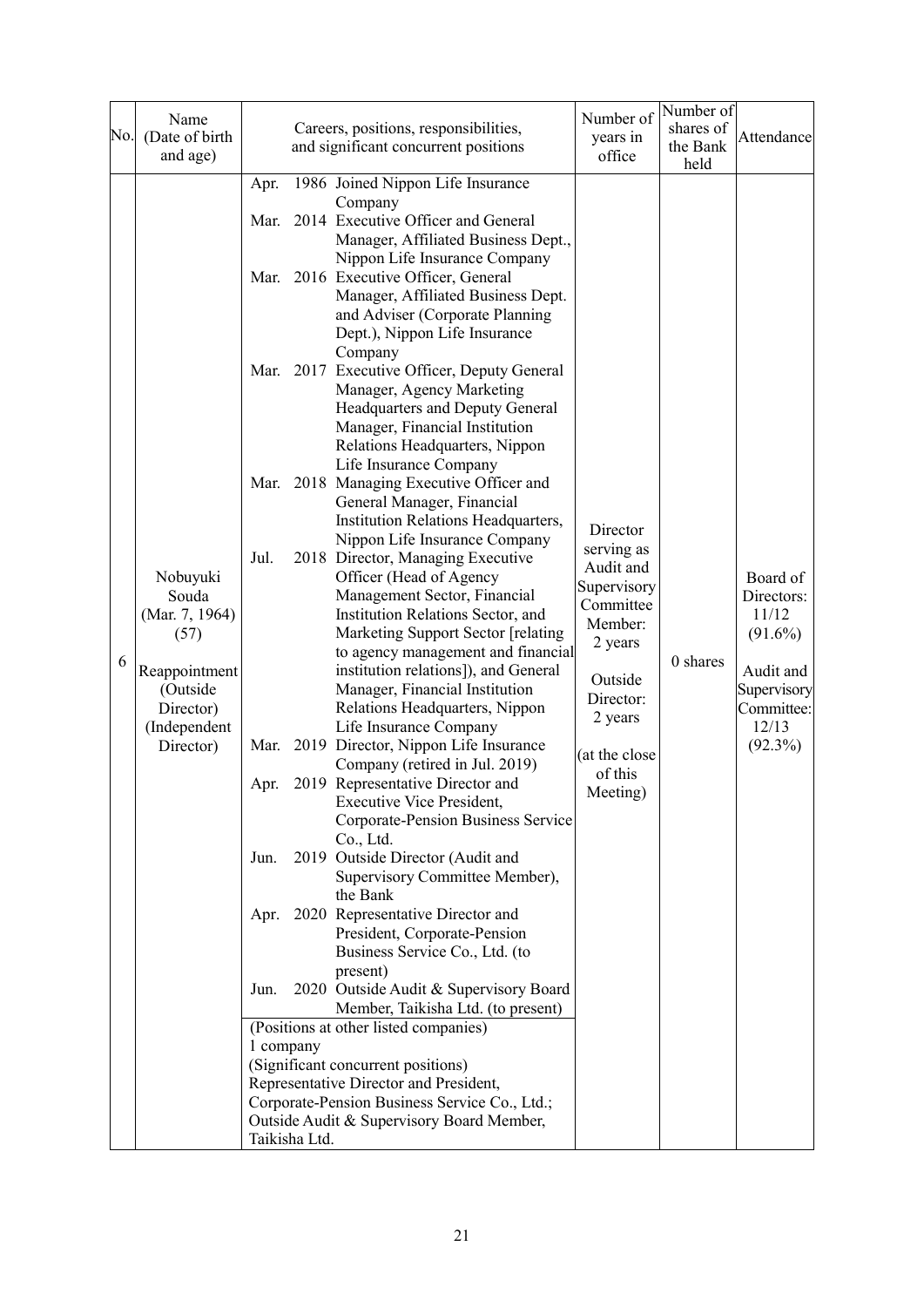Reasons for nomination as a candidate for, and an outline of the role expected as, Outside Director Nobuyuki Souda has ample experience as a corporate manager at Nippon Life Insurance Company and Corporate-Pension Business Service Co., Ltd., possesses a wealth of knowledge in particular of finance and financial accounting, and has excellent personality and insights. Further, he has served as the Bank's Director and Audit and Supervisory Committee Member since Jun. 2019, and has been appropriately supervising its management. Thus, the Bank has determined that he will continue to contribute to management supervision as an Audit and Supervisory Committee Member with an independent standpoint. If elected, he is expected to play the role of providing guidance and suggestions that facilitate the Bank's management, drawing on his experience and knowledge as an active corporate manager. For that reason, the Bank requests his election as Outside Director serving as an Audit and Supervisory Committee Member.

Note on the candidate for Outside Director

Nobuyuki Souda is a former affiliate of Nippon Life Insurance Company. Whereas the Bank has transactions with Nippon Life Insurance Company, in which the Bank is entrusted with businesses related to insurance sales, the ratio of this customer's net sales to the Bank against its total consolidated net sales for the business year was less than 2%; and the ratio of the Bank's consolidated gross profit by transactions with this company against its total consolidated gross profit for the latest business year was also less than 2%. Therefore, the Bank determines that this factor does not affect his independence. In addition, one (1) year and eleven (11) months have already passed since he retired from Nippon Life Insurance Company.

The Bank did not have any business transactions with Corporate-Pension Business Service Co., Ltd. and Taikisha Ltd. in the fiscal year under review.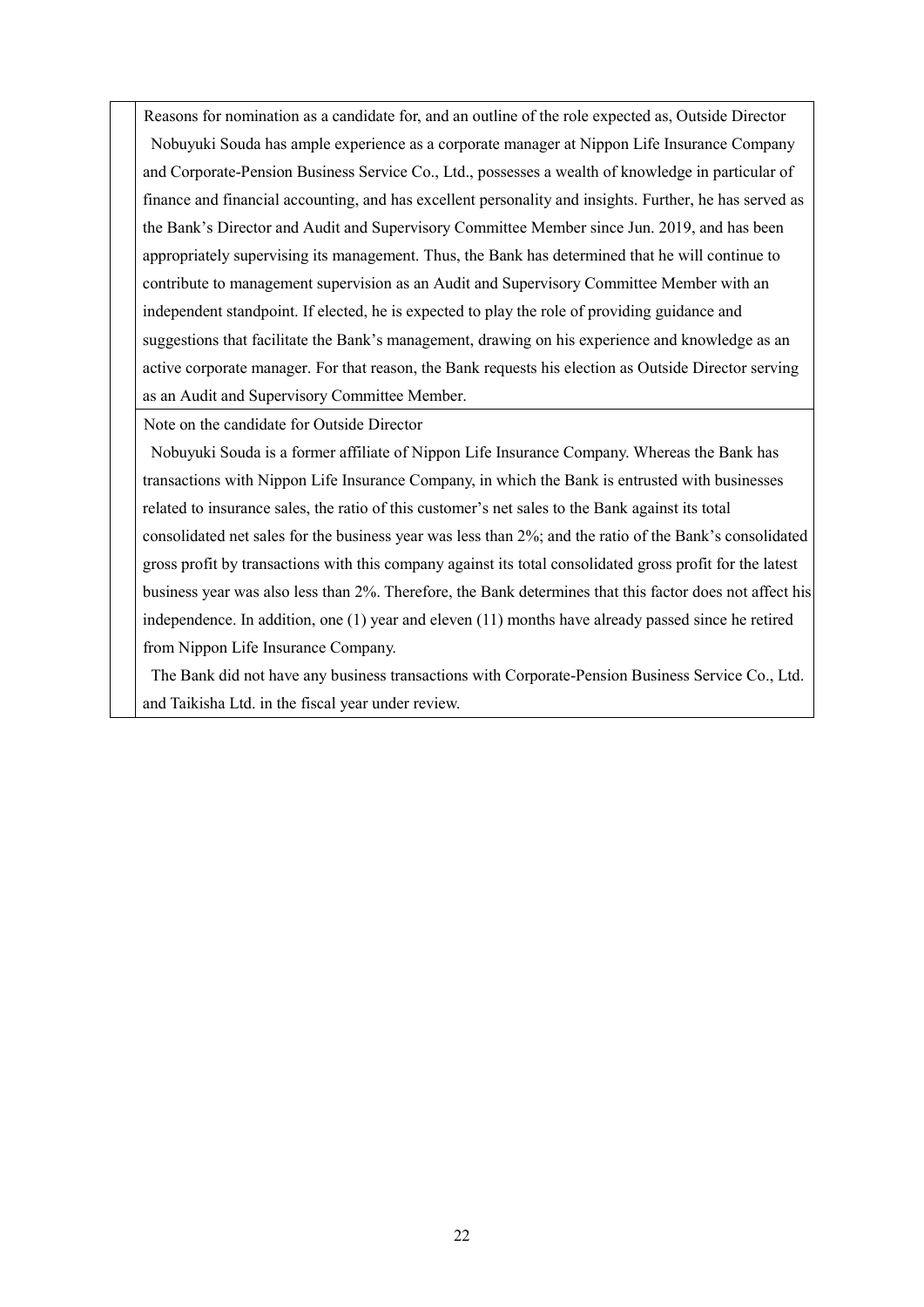| No. | Name<br>(Date of birth<br>and age)                                                                                               |                                                                     |             | Careers, positions, responsibilities,<br>and significant concurrent positions                                                                                                                                                                                                                                                                                                                                                                                                                                                                                                                                                                                                                                                                                                                                                                                                                                                                                                                                                                                                                                             | Number of<br>years in<br>office                                                                    | Number of<br>shares of<br>the Bank<br>held | Attendance                                                       |
|-----|----------------------------------------------------------------------------------------------------------------------------------|---------------------------------------------------------------------|-------------|---------------------------------------------------------------------------------------------------------------------------------------------------------------------------------------------------------------------------------------------------------------------------------------------------------------------------------------------------------------------------------------------------------------------------------------------------------------------------------------------------------------------------------------------------------------------------------------------------------------------------------------------------------------------------------------------------------------------------------------------------------------------------------------------------------------------------------------------------------------------------------------------------------------------------------------------------------------------------------------------------------------------------------------------------------------------------------------------------------------------------|----------------------------------------------------------------------------------------------------|--------------------------------------------|------------------------------------------------------------------|
| 7   | Tomoko<br>Fujimoto<br>(Feb. 22, 1973)<br>(48)<br><b>New</b><br>appointment<br>(Outside<br>Director)<br>(Independent<br>Director) | Sep.<br>Apr.<br>Jul.<br>May<br>Jul.<br>Apr.<br>Oct.<br>Apr.<br>Apr. | 0 companies | Nov. 2006 Registered as a lawyer<br>2007 Founded Tomoko Fujimoto Law<br>Firm (to present)<br>2015 Vice Chairperson, Kagawa Bar<br>Association (to Mar. 2016)<br>2017 Kagawa Prefecture Public Interest<br>Corporation Council<br>2018 Kagawa Prefecture Gender Equality<br>Council<br>2018 Kagawa Prefecture Environment<br>Council<br>Mar. 2019 Kagawa Prefecture Expropriation<br>Committee<br>2019 Chairperson, Kagawa Prefecture<br><b>Dispute Coordinating Committee</b><br>(Kagawa Labor Bureau) (to Mar.<br>2021); and Compliance Advisory<br>Committee, Shikoku Regional<br>Development Bureau<br>2019 Acting Chairperson, Kagawa Local<br>Labour Council (Kagawa Labor<br>Bureau)<br>Nov. 2019 Takamatsu City Environment<br>Council<br>2020 Trustee and Vice President<br>(responsible for internal control and<br>gender equality promotion),<br>Kagawa University (part-time; to<br>present)<br>2020 Panel on Formulation of Kagawa<br>Prefecture's Next Comprehensive<br>Plan (to present)<br>(Positions at other listed companies)<br>(Significant concurrent position)<br>Lawyer, Tomoko Fujimoto Law Firm | Director<br>serving as<br>Audit and<br>Supervisory<br>Committee<br>Member:<br>Outside<br>Director: | 0 shares                                   | Board of<br>Directors:<br>Audit and<br>Supervisory<br>Committee: |
|     |                                                                                                                                  |                                                                     |             | Reasons for nomination as a candidate for, and an outline of the role expected as, Outside Director<br>Tomoko Fujimoto not only possesses highly specialized knowledge as a lawyer, but also has served                                                                                                                                                                                                                                                                                                                                                                                                                                                                                                                                                                                                                                                                                                                                                                                                                                                                                                                   |                                                                                                    |                                            |                                                                  |

in a number of public positions including the Kagawa Local Labour Council and the Takamatsu City Environment Council. As a result, she has diverse perspectives and ideas developed on the front line of local government, along with a jurist's perspective. Valuing her ability and experience highly, the Bank has determined that she will contribute to management supervision as an Audit and Supervisory Committee Member with an independent standpoint. If elected, albeit having no direct experience in corporate management, she is expected to play the role of providing guidance and suggestions from the perspective of legal risk and compliance, drawing on her experience and knowledge as a legal expert. For that reason, the Bank requests her election as Outside Director serving as an Audit and Supervisory Committee Member.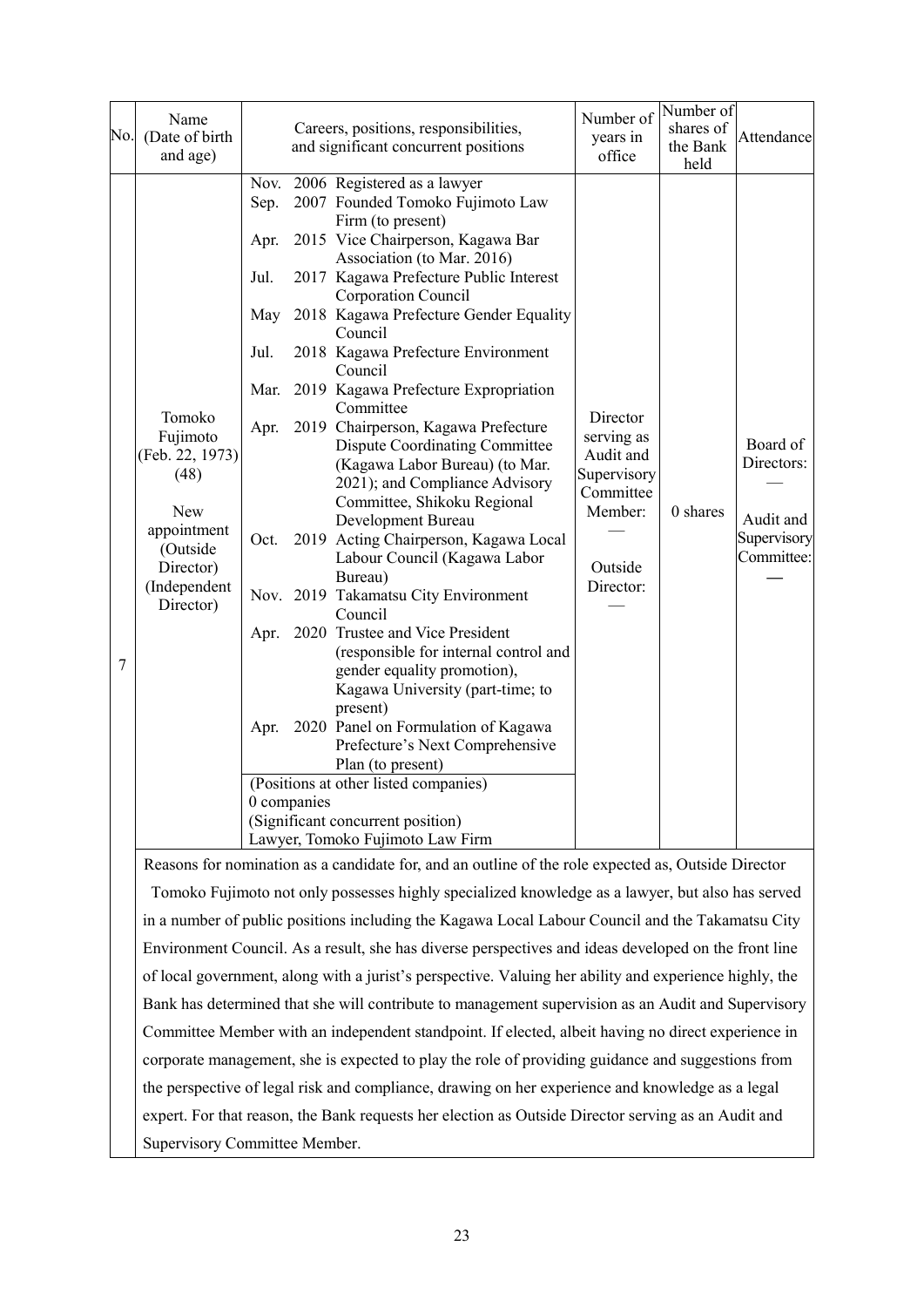Note on the candidate for Outside Director

The Bank does not have any transactional relationship, such as advisory contract, with Tomoko

Fujimoto Law Firm she manages, nor has it paid any fees and other consideration to the Law Firm. In

addition, all the committees, etc. of which she is a part-time member are commissioned by the

Kagawa Prefectural Government and other institutions to formulate policy directions and draw up

reports.

(Notes)

- 1. There are no special interests between the Bank and the candidates for Directors serving as Audit and Supervisory Committee Members.
- 2. Michiyo Ihara, Junichi Itoh, Yasuko Yamada, Nobuyuki Souda, and Tomoko Fujimoto are candidates for Outside Directors.
- 3. Yasuko Yamada's name on the family register is Yasuko Yoshida.
- 4. The Bank has registered Michiyo Ihara, Junichi Itoh, Yasuko Yamada, and Nobuyuki Souda as Independent Directors with the Tokyo Stock Exchange according to the regulations provided by the said Stock Exchange. If their election is approved, the Bank will continue such registration.

If the election of Tomoko Fujimoto, a newly appointed candidate, is approved, the Bank will also register her as an Independent Director with the Tokyo Stock Exchange.

5. The Bank has agreements concluded with Michiyo Ihara, Junichi Itoh, Yasuko Yamada, and Nobuyuki Souda to limit their liability for damages under Article 423, Paragraph 1 of the Companies Act to the amount of the minimum liability stipulated in Article 425, Paragraph 1 of said Act, in case they have acted in good faith and have not been grossly negligent in performing their duties with respect to the responsibilities set forth in Article 423, Paragraph 1 of said Act. If their election is approved, the Bank will continue such agreement above.

If the election of Tomoko Fujimoto, a newly appointed candidate, is approved, the Bank will also conclude an agreement with her to limit her liability for damages under Article 423, Paragraph 1 of the Companies Act to the amount of the minimum liability stipulated in Article 425, Paragraph 1 of said Act, in case she has acted in good faith and has not been grossly negligent in performing her duties with respect to the responsibilities set forth in Article 423, Paragraph 1 of said Act.

- 6. The Bank has concluded a directors and officers liability insurance policy as outlined below with an insurance company, and will renew it in June 2021. Of the candidates for Director submitted in this proposal, those proposed to be reappointed are already covered by this policy and will continue to be covered after being elected; those proposed to be newly appointed will be insured after being elected. Percentage of premiums actually paid by the insured
	- The premiums for the policy and riders are paid by the Bank. Thus, the insured do not actually pay any of the premiums.
	- Outline of insurance events covered

The policy, together with the riders, covers losses that may arise due to an insured Director assuming responsibility for the execution of their duties or receiving claims related to the pursuit of such responsibility. However, there are certain exclusions such as acts committed knowing that they were in violation of laws and regulations.

In addition, the policy contains provisions regarding deductibles and coinsurance, thereby requiring the insured to bear a certain proportion of the losses.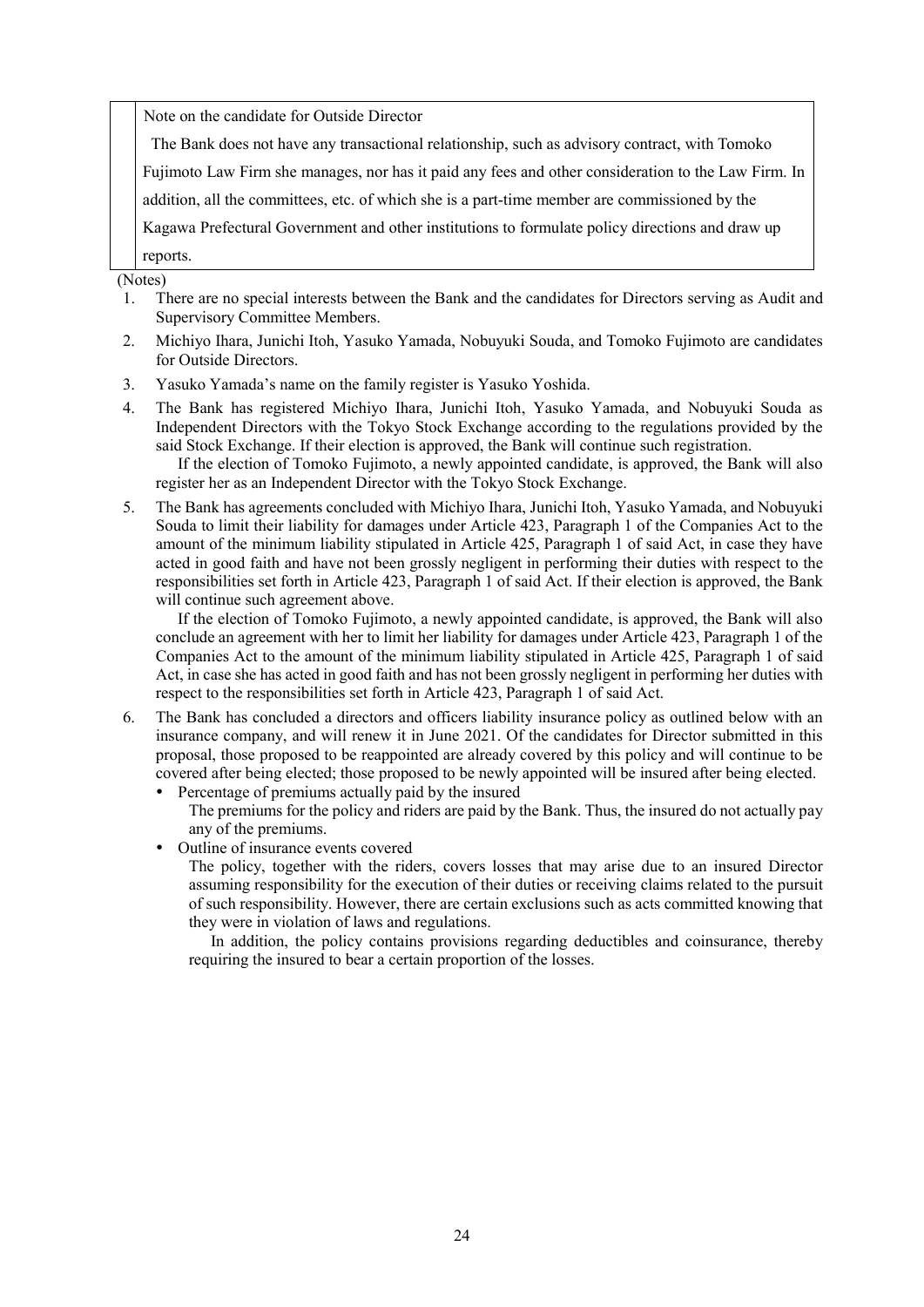| Name                                                                         | Positions                                                                   |
|------------------------------------------------------------------------------|-----------------------------------------------------------------------------|
| Yujiro Ayada<br>Male<br>Internal                                             | President (Representative Director)                                         |
| Ryohei Kagawa<br>Male<br>Internal                                            | Director, Deputy President and CCO (Representative<br>Director)             |
| Kiichiro Oyama<br>Internal   Male                                            | Director and Senior Managing Executive Officer<br>(Representative Director) |
| Masakazu Toyoshima<br>Male<br>Internal                                       | Director and Managing Executive Officer                                     |
| Akihiko Fujimura<br>Male<br>Internal                                         | Director and Managing Executive Officer                                     |
| Hiroyuki Kurokawa<br>Male<br>Internal                                        | Director and Managing Executive Officer                                     |
| Kazuhisa Anada<br>Male<br>Internal                                           | Director and Managing Executive Officer                                     |
| Hideaki Kanamoto<br>Internal   Male                                          | Director and Managing Executive Officer                                     |
| Toshiya Yoritomi<br>Male<br>Internal                                         | Director (Audit and Supervisory Committee Member)<br>Full-time              |
| Kazuhiro Kumihashi<br>Male<br>Internal                                       | Director (Audit and Supervisory Committee Member)<br>Full-time              |
| Outside Director<br>Michiyo Ihara<br>Female<br><b>Independent Director</b>   | Director (Audit and Supervisory Committee Member)                           |
| Junichi Itoh<br>Outside Director<br>Male<br><b>Independent Director</b>      | Director (Audit and Supervisory Committee Member)                           |
| Yasuko Yamada<br>Outside Director<br>Female<br><b>Independent Director</b>   | Director (Audit and Supervisory Committee Member)                           |
| Nobuyuki Souda<br>Outside Director<br>Male<br><b>Independent Director</b>    | Director (Audit and Supervisory Committee Member)                           |
| Tomoko Fujimoto<br>Outside Director<br>Female<br><b>Independent Director</b> | Director (Audit and Supervisory Committee Member)                           |

# **Reference: The Structure of the Board of Directors After the Election**